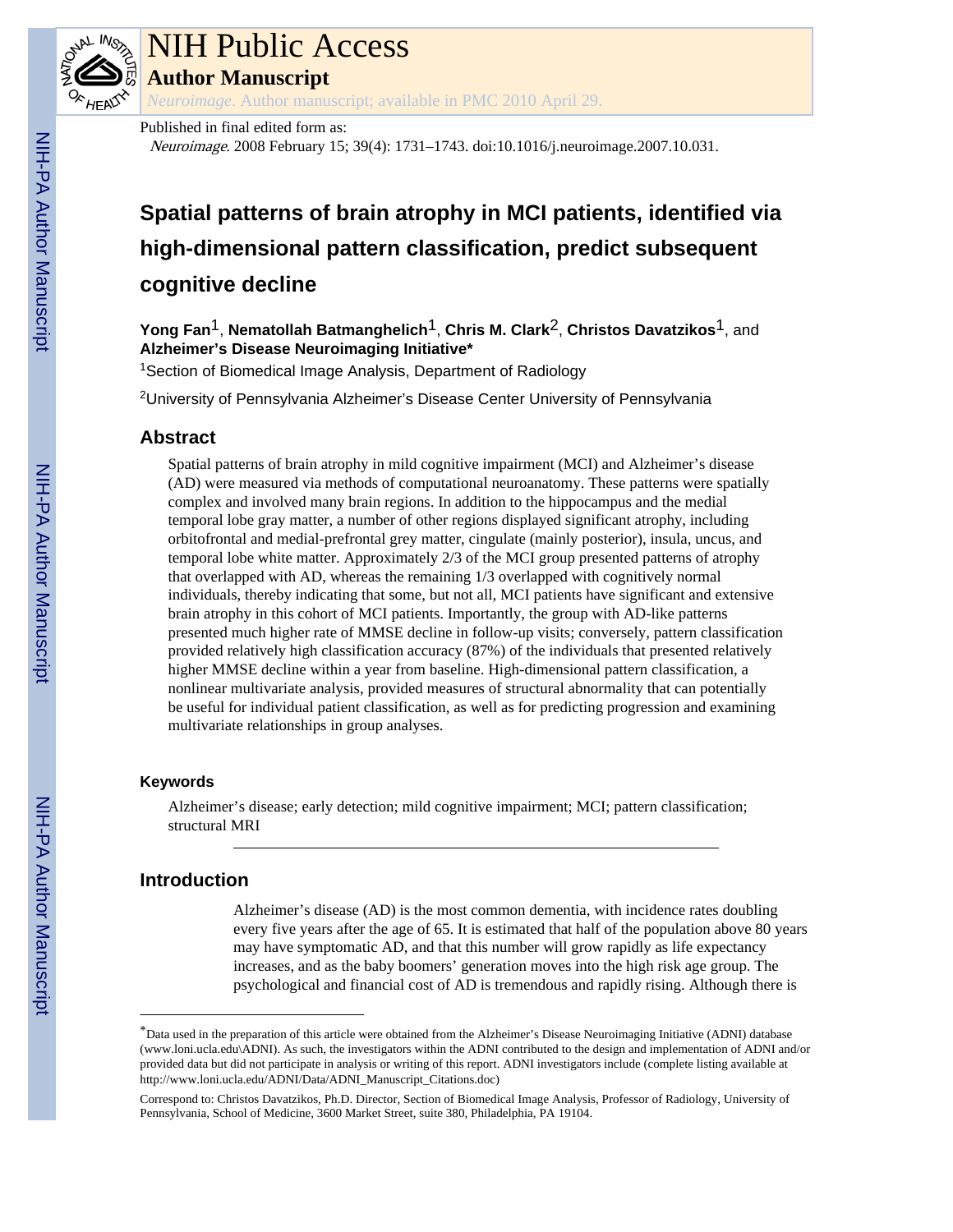currently no disease-modifying treatment, many potential treatments are being tested, some of which may have significant side-effects. It is therefore becoming clear that effective and well-targeted treatment necessitates early diagnosis of the disease.

Currently, definitive diagnosis of AD can be made if an autopsy documents the presence of the characteristic neuritic β-amyloid plaques and neurofibrilatory tangles in the appropriate brain regions in an individual with a history of progressive dementia. Therefore, there has been a keen interest in the neuroimaging community to develop imaging-based biomarkers, especially of early AD stages (Braak et al., 1998), as well as for predicting individuals that are likely to progress to AD and are therefore good candidates for therapy. Magnetic resonance imaging (MRI) can potentially play an important role as diagnostic tool, mainly because it is widely available and part of the American Academy of Neurology standard clinical evaluation for individuals with symptoms of dementia. MRI helps measure spatial patterns of atrophy, and their evolution with disease progressions, which are surrogate markers of the underlying neurodegenerative AD pathology.

The neuroimaging literature is rich in studies measuring volumes of regions of interest (ROIs) known to be affected by AD, especially of the hippocampus and the entorhinal cortex (Kaye et al., 1997; Jack et al., 1999; Convit et al., 2000; Killiany et al., 2000; Dickerson et al., 2001; Chetelat et al., 2002; Visser et al., 2002; Stoub et al., 2005; De Leon et al., 2006); more complex shape properties of hippocampal ROI's have also been investigated (Csernansky et al., 2005). However, the pattern of AD pathology is complex and evolves as the disease progresses, starting mainly in the hippocampus and entorhinal cortex, and subsequently spreading throughout most of the temporal lobe and the posterior cingulate, finally involving extensive cortical regions, especially parietal, prefrontal and orbitofrontal. Therefore, measuring volumes of a few structures cannot capture the spatiotemporal pattern of brain atrophy in its entirety. Moreover, measurements of hand-drawn ROIs are not easily reproducible within and across different raters. Finally, the pattern of atrophy associated with AD does not necessarily follow predetermined anatomical boundaries.

During the past decade, methods of computational neuroanatomy, such as voxel-based and deformation-based analysis, have gained attention in the neuroimaging community (Davatzikos et al., 2001; Thompson et al., 2001; Chetelat et al., 2002; Ashburner et al., 2003; Karas et al., 2004; Pennanen et al., 2005; Bozzali et al., 2006; Saykin et al., 2006; Xie et al., 2006; Whitwell et al., 2007), because they allow for the complete evaluation of structural and functional brain images, without the need to make *a priori* assumptions about the size, extent, and number of regions to be measured. Instead, these methods apply voxelby-voxel evaluation of the images, and identify potentially complex spatial patterns of brain atrophy.

In addition to voxel-based analysis methods, techniques for high-dimensional pattern classification have begun to find their way to the literature of neuroimaging of AD (Lao et al., 2003; Lao et al., 2004; Liu et al., 2004; Adeli et al., 2005; Tandon et al., 2006; Li et al., 2007), aiming to provide computational tools that classify individuals, based on their MRI or PET scans, rather than determining statistical group differences. The current study builds upon previous work in (Davatzikos et al., in press, 2006), which used a limited sample of patients with MCI and cognitively healthy individuals to construct classifiers that separate the two groups. The current study, however, emphasizes 1) application to a larger sample from the ADNI study; 2) inclusion of AD patients, in addition to healthy and MCI individuals; 3) a different methodological design, in which structural differences between healthy individuals and AD patients are used to construct a high-dimensional classifier, which is subsequently applied to MCI patients, rather than emphasizing differences between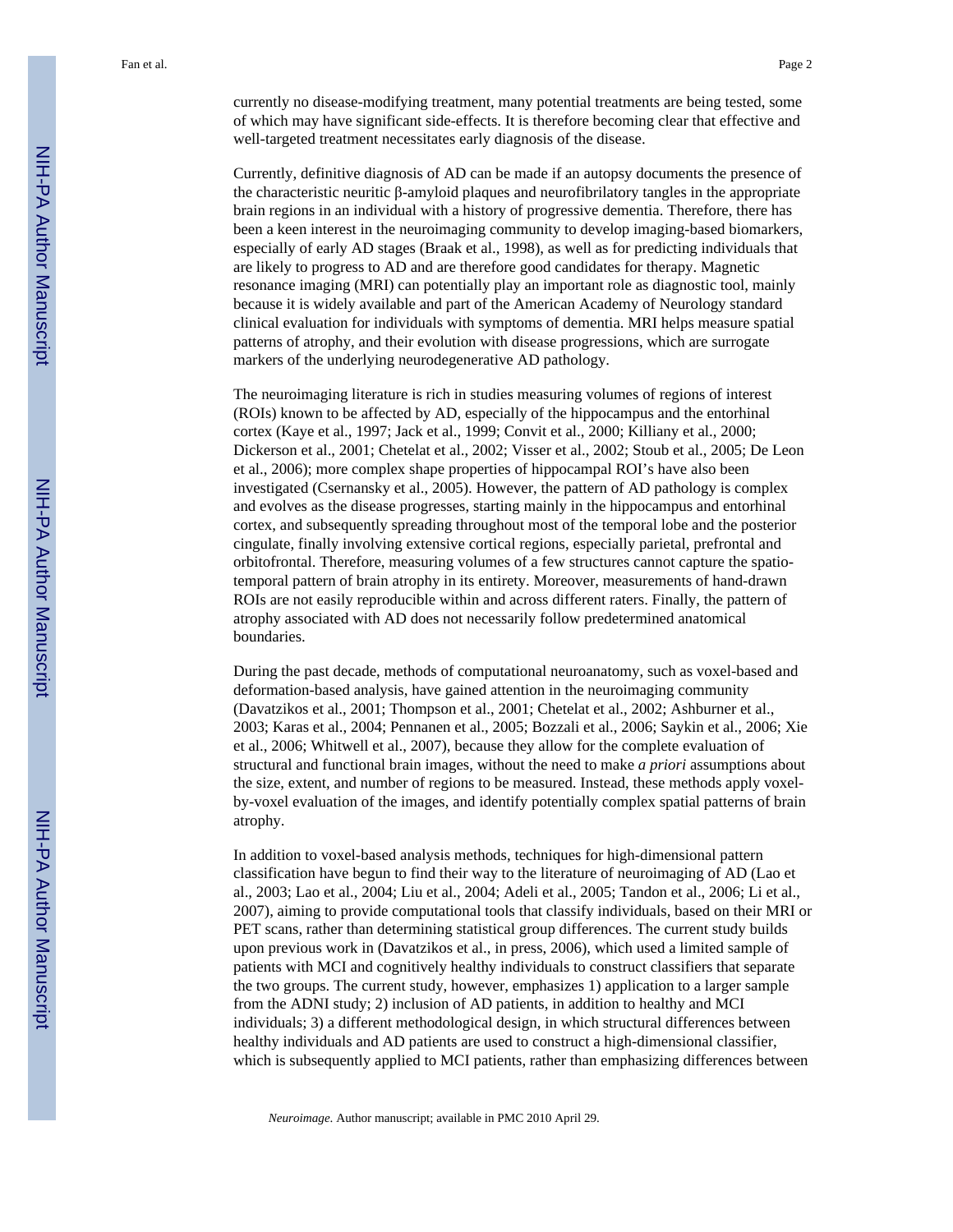MCI and controls. This approach allows us to determine MCI subgroups that have structural profiles similar to AD or to healthy individuals. Most importantly, it allowed us to further associate these structural profiles with Mini Mental State Examination (MMSE) scores and their 1-year change in follow-up examinations, and demonstrate their prognostic value, an issue of very high importance currently in the AD literature.

In particular, the current study pursues a voxel-based morphometric analysis of cognitively normal individuals, individuals with MCI, and AD patients, using an atlas warping approach used to generate regional tissue density maps that reflect the regional distribution of brain tissue. The hypothesis was that this approach would allow us to quantitatively capture complex spatial pattern of brain atrophy that can potentially serve as sensitive and specific imaging signatures of MCI and AD. The classification analysis also offers one possible way to classify an entire pattern of atrophy to MCI or cognitively normal individuals (CN), and potentially to predict whether an MCI subject will eventually develop AD, using longitudinal follow-ups.

## **Materials and Methods**

Data used in the preparation of this article were obtained from the Alzheimer's Disease Neuroimaging Initiative (ADNI) database (www.loni.ucla.edu\ADNI). The goal of ADNI is to recruit 800 adults, ages 55 to 90, to participate in the research -- approximately 200 CN older individuals to be followed for 3 years, 400 people with MCI to be followed for 3 years, and 200 people with early AD to be followed for 2 years. For up-to-date information see www.adni-info.org.

#### **Participants**

All ADNI participants with structural MR images available on the ADNI web site as of February 2007 (the latest scan was from December 19, 2006) were part of this analysis. This included 66 CN individuals (mean age  $\pm$  std. deviation 75.18 $\pm$ 5.39), 88 MCI patients  $(76.38\pm7.60)$ , and 56 AD patients  $(77.40\pm7.02)$ , whose MRI scans were analyzed. The MMSE scores (mean  $\pm$  std. deviation) of each group at baseline were 29.08 $\pm$ 0.97, 26.78±1.91, and 23.07±1.83, respectively. The groups were relatively well-balanced in terms of gender (50%, 36%, 57% women in each of the 3 groups, respectively). MMSE scores from the subset of participants that had completed 3 follow-up exams by the end of this study in June 2007 were also included in the analysis, and used as a measure of disease progression.

## **Images**

The datasets included standard T1-weighted MR images acquired sagittally using volumetric 3D MPRAGE with  $1.25 \times 1.25$  mm in-plane spatial resolution and 1.2 mm thick sagittal slices ( $8^\circ$  flip angle). Most of the images were obtained using 1.5 T scanners, while a few were obtained using 3T scanners: 8 CN, 11MCI, and 8 AD patients. Detailed information about MR acquisition procedures is available at the ADNI website.

#### **Image Analysis**

Images were first preprocessed according to previously validated and published techniques (Goldszal et al., 1998). The pre-processing steps included 1) alignment to the AC-PC plane; 2) removal of extra-cranial material (skull-stripping); 3)Tissue segmentation into grey matter (GM), white matter (WM), and cerebrospinal fluid (CSF), using a brain tissue segmentation method proposed in (Pham and Prince, 1999); 4) High-dimensional image warping (Shen and Davatzikos, 2002) to a standardized coordinate system, a brain atlas (template) that was aligned with the MNI coordinate space (Kabani et al., 1998); 5)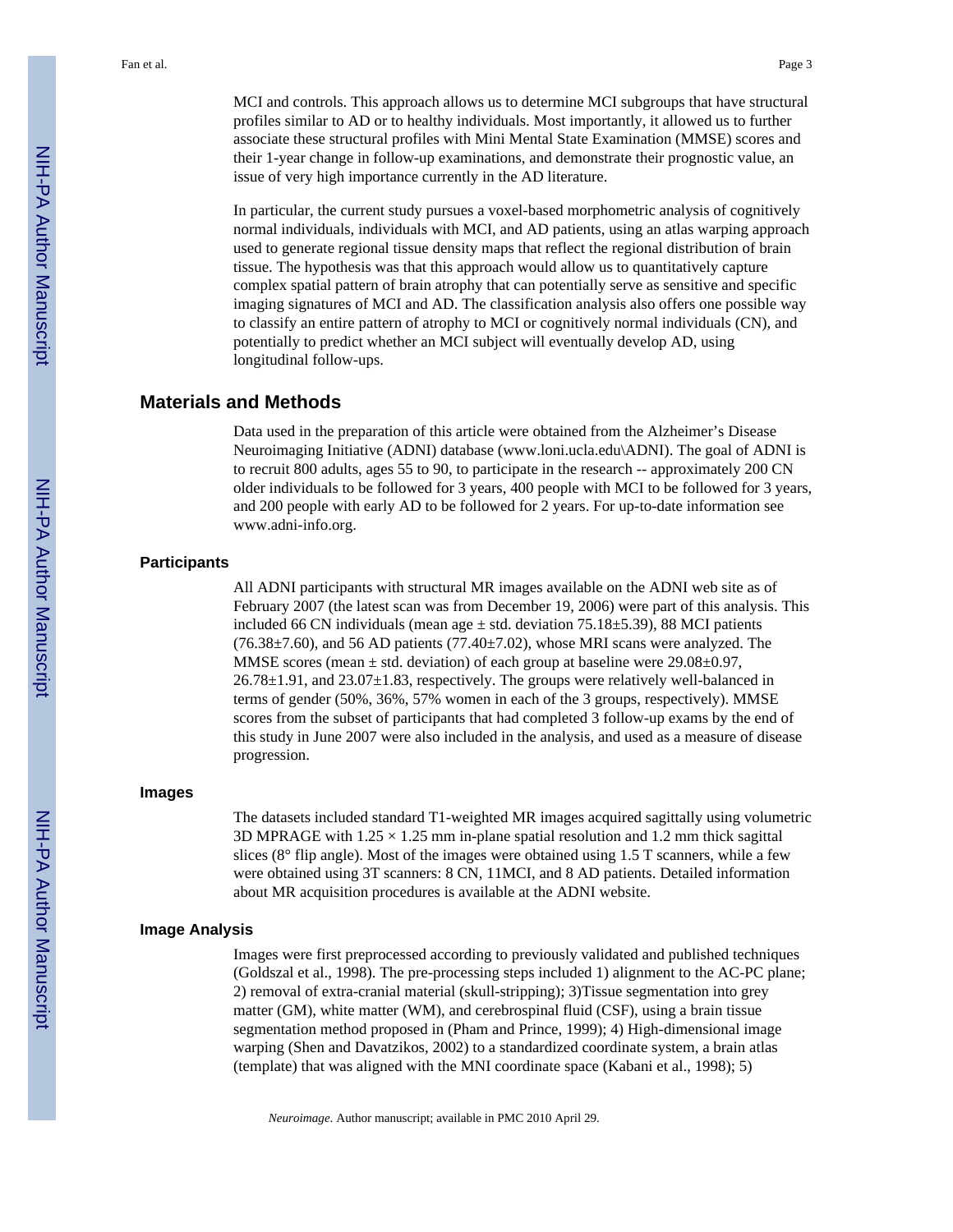formation regional volumetric maps, named RAVENS maps (Goldszal et al., 1998; Davatzikos et al., 2001; Shen and Davatzikos, 2003), using tissue preserving image warping (Goldszal et al., 1998). RAVENS maps quantify the regional distribution of GM, WM, and CSF, since one RAVENS map is formed for each tissue type. In particular, if the image warping transformation that registers an individual scan with the template applies an expansion to a GM structure, the GM density of the structure decreases accordingly to insure that the total amount of GM is preserved. Conversely, a RAVENS value increases during contraction, if tissue from a relatively larger region is compressed to fit a smaller region in the template. Consequently, RAVENS values in the template's (stereotaxic) space are directly proportional to the volume of the respective structures in the original brain scan. Therefore, regional volumetric measurements and comparisons are performed via measurements and comparisons of the respective RAVENS maps. For example, patterns of GM atrophy in the temporal lobe are quantified by patterns of RAVENS decrease in the temporal lobe in the stereotaxic space.

The RAVENS approach has been extensively validated (Goldszal et al., 1998; Davatzikos et al., 2001) and applied to a variety of studies (Resnick et al., 2000; Resnick et al., 2001; Kim et al., 2003; Resnick et al., 2003; Resnick et al., 2004; Beresford et al., 2006; Beresford et al., 2006; Gur et al., 2006; Stewart et al., 2006; Driscoll et al., 2007). It bears similarities with the "optimized VBM" approach (Good et al., 2002), except it uses a highly conforming high-dimensional image warping algorithm that captures finer structural details. Moreover, it uses tissue-preserving transformations, which ensures that image warping absolutely preserves the amount of GM, WM and CSF tissue present in an individual's scan, thereby allowing for local volumetric analysis.

#### **Statistical analysis and pattern classification**

Group comparisons were performed via voxel-based statistical analysis of respective RAVENS maps that were normalized by intra-cranial volume and smoothed using 8 mm full-width at half-maximum (FWHM) smoothing kernel. Group comparisons involved voxel-by-voxel t-tests applied by the SPM2 software

[\(http://www.fil.ion.ucl.ac.uk/spm/software/spm2](http://www.fil.ion.ucl.ac.uk/spm/software/spm2)). Comparison for multiple corrections utilized the false discovery rate (FDR) method (Yekutieli and Benjamini, 1999), as implemented in the SPM software. In addition to the group analyses, we perform individualpatient analysis, aiming to classify individual scans belonging to CN, MCI, or AD participants. This analysis is important because it directly relates to our ability to use quantitative MRI analysis for individual diagnosis, rather than to identify statistical differences between two potentially overlapping groups. Toward this end, we applied a high-dimensional pattern classification approach, which has been published and used in various neuroimaging studies (Fan et al., 2005; Fan et al., 2007; Fan et al., 2007, in press; Davatzikos et al., in press, 2006). This approach considers all brain regions jointly, and identifies a minimal set of regions whose volumes jointly maximally differentiate between the two groups under consideration, on an individual scan basis. Leave-one-out crossvalidation is used to test this classification scheme on datasets not used for training, and obtain a relatively unbiased estimate of the generalization power of the classifier to new patients. The pattern classification method provides a *structural phenotypic score (SPS)*. For a classifier constructed from the CN and AD groups, positive SPS implies AD-like brain structure, and vice-versa. The classifier that was determined to maximally distinguish between CN and AD participants was subsequently applied to the MCI group.

We also utilized the standard region of interest (ROI) method to analyze the volumes of the hippocampus and the entorhinal cortex via a template warping method that has been previously published and validated (Shen and Davatzikos, 2002; Shen et al., 2002), in order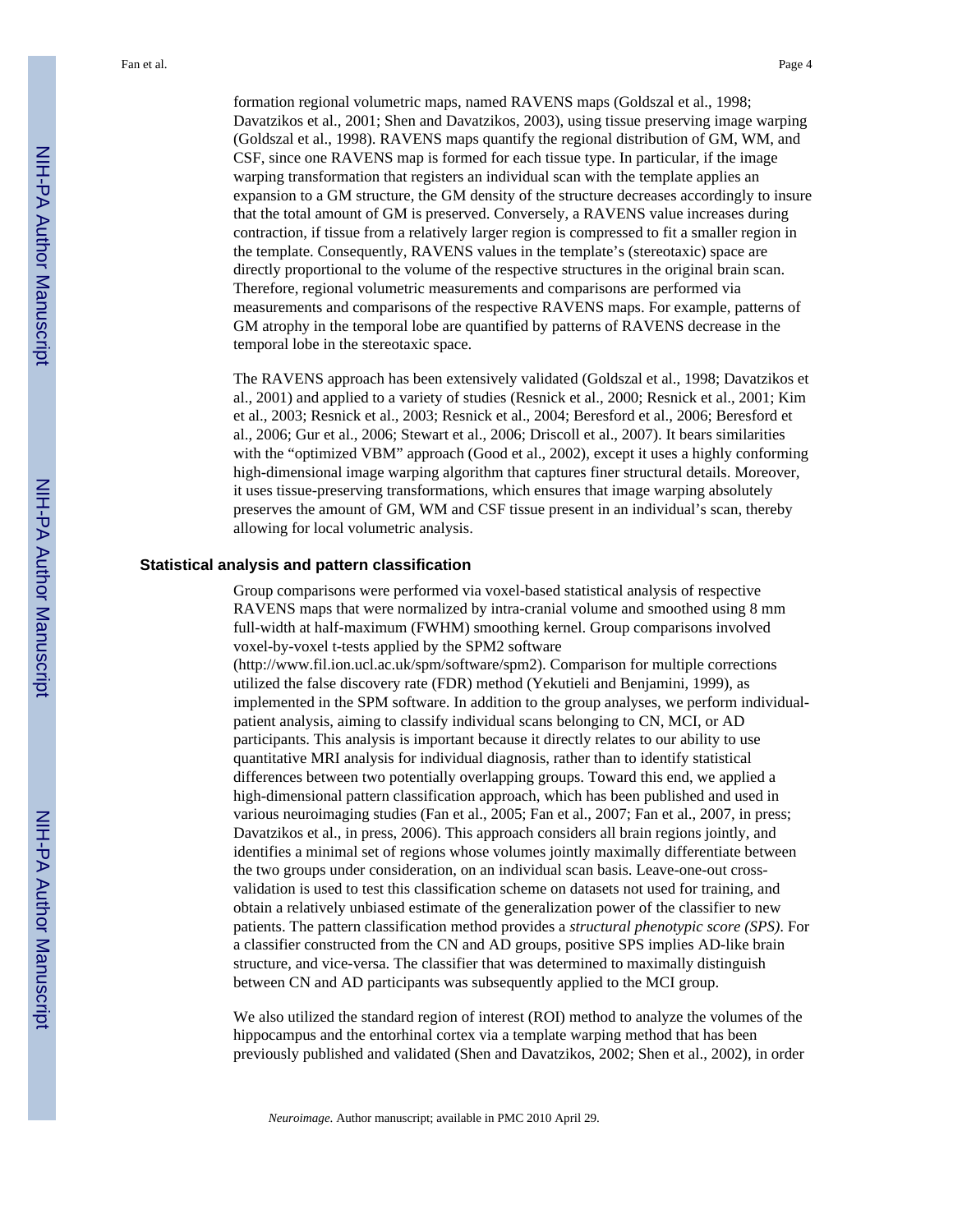to determine whether conventional ROI measurements are sufficient for classification of individual scans with high sensitivity and specificity.

## **SPS and rates of MMSE change**

Since at this stage of the study, the clinical outcome is not yet available for most of the participants, we evaluated associations between the SPS determined from the MRI and rates of changes of the MMSE scores, which were calculated for those MCI individuals  $(n=38)$ that had at least 3 examinations (baseline plus 2 follow-ups, 18 months). These rates of change were computed separately for the two subgroups identified by the pattern classification: the MCI<sub> $\text{C}$ CN (n=16) and MCI<sub> $\text{AD}$ </sub> (n=22) subgroups. Conversely, we divided</sub> the MCI participants into two groups, the progressors (MCI\_PR) and the non-progressors  $(MCI_{NPR})$ . (We stress that strictly speaking, this categorization does not reflect progression to AD, but progression of the MMSE scores towards relatively lower values.) We then evaluated whether the pattern classification approach can separate  $MCI_{PR}$  from  $MCI_{NPR}$ , knowing that this is an extremely difficult task due to the noise that is inherent to the measurement of rate of change of MMSE, especially from 3 measurements within 1 year, but also because short-term MMSE decline does not necessarily imply clinical progression to AD. One of the caveats in this analysis was that it is difficult to define a threshold for MMSE rate of change that would define the subgroups MCI\_<sub>PR</sub> and MCI\_<sub>NPR</sub>. We cannot use a threshold of 0, because we know that even CN individuals display some decline. Therefore, we decided to examine a range of possible thresholds on MMSE rate of change, and test the group separability within that range. The hypothesis was that very low or very high thresholds would lead to non-separable subgroups (since they would lump together progressors and non-progressors into the same class), and somewhere in the small negative range (small rate of MMSE change) we should find maximal separability.

## **Results**

#### **Region of interest Volumetry**

The volumes of the hippocampus (left + right) against the entorhinal cortex (left + right), after normalization by intra-cranial volume (ICV), are shown in Figure 1 as a scatter plot. AD and CN are relatively well separated, although classification accuracy would not be clinically sufficient, in terms of providing adequate sensitivity and specificity on an individual patient basis. Volumes of the MCI group completely overlap with both groups, especially the AD group. We also constructed SVM classifiers using these volume measurements. The classification accuracy computed via the leave-one-out cross-validation was 82.0%, 76.0%, and 58.3%, for AD vs. CN, MCI vs. CN, and AD vs. MCI, respectively.

#### **Voxel-based Analysis of RAVENS maps**

Statistically significant results from the CN vs. AD comparisons via voxel-based statistical analysis are shown in Figure 2. These maps display the t-statistic of voxel-wise t-tests, however only the clusters with p-values corrected for multiple comparison above  $p=0.05$ were obtained. SPM2 (FDR multiple comparison correction) was used for all voxel-based analyses. Figure 2 indicates severe GM atrophy in the AD group, and less pronounced WM atrophy mainly located around the hippocampus. Apparent WM atrophy in the anterior periventricular region is due to periventricular leukoareosis that tends to be segmented as GM, due to its darker T1 signal.

Statistically significant findings from the voxel-based comparisons between the CN and MCI groups are shown in Figure 3. The pattern of atrophy is similar to the one in Figure 2, except less pronounced, as indicated by the values of the t-statistic. No significant WM group differences were found, after correction for multiple comparisons, therefore the WM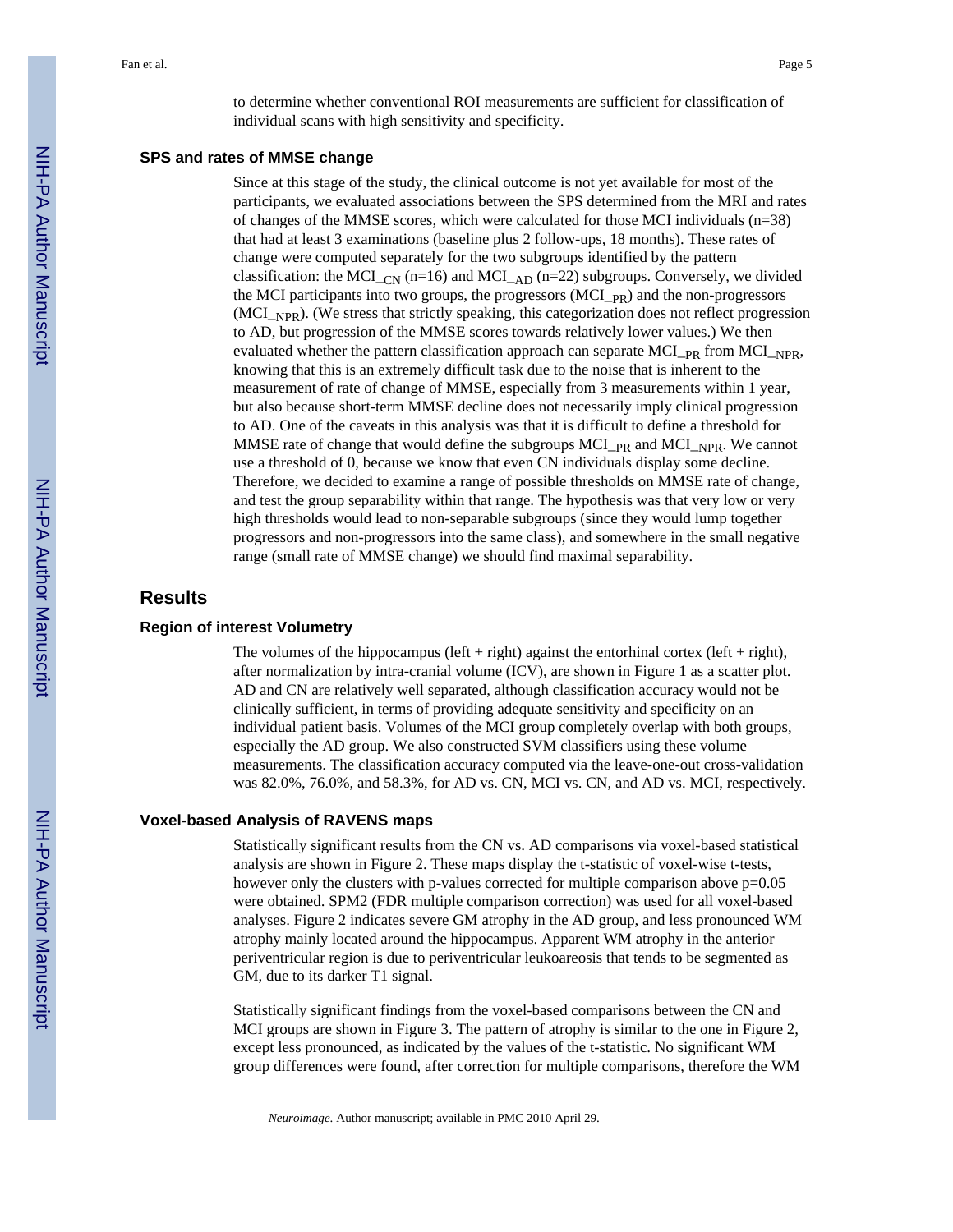regions shown were determined without multiple comparison correction at the p<0.001 level.

Figure 4 shows the statistically significant findings from the MCI vs. AD comparison. Even smaller regional volumetric differences were found in this group comparison. Since the differences between MCI and AD were relatively small and almost disappeared after correction for multiple comparisons, Figure 4 also displays the results prior to FDR correction.

#### **Pattern Classification**

The pattern classification approach was initially applied separately to each group comparison: 1) AD vs. CN; 2) MCI vs. CN; and 3) AD vs. MCI. The classification accuracy was determined via the leave-one-out (LOO) cross-validation to be 94.3%, 81.8%, and 74.3%, respectively, for the 3 comparisons. Because LOO was applied, these are estimations of classification accuracy of a new individual's scan and therefore of direct diagnosis relevance. These classifiers' receiver operating characteristic (ROC) curves are shown in Figure 5 (these ROC curves were determined using LOO). These classifications' respective AUCs (area under the ROC curve) were 96.5%, 84.6%, and 75.9%.

#### **Subgrouping of MCI participants and follow-up MMSE scores**

In order to further investigate the patterns of brain atrophy in the MCI participants, the classifier built from the AD and CN groups was applied to MCI participants. As described in the Methods section, this classifier provides SPS that is positive for AD-like structure and negative for CN-like structure. Figure 6 shows the distribution of the SPS's of all MCI participants, further indicating that the majority of the MCI participants displayed AD-like structural profiles. MCI participants were further divided into the ones that had positive SPS (AD-like patterns) and the ones that had negative SPS (CN-like patterns). We refer to these two groups as  $MCI_{AD}$  (57 MCI participants) and  $MCI_{CN}$  (31 MCI participants), respectively. These two subgroups were then compared via voxel-based analysis of their RAVENS maps. Statistically significant regional volumetric differences are shown in Figure 7.

Figure 8 shows the group differences between MCI\_AD and CN participants via voxel-based statistical analysis. It is worth noting that the group differences in WM RAVENS maps were even stronger than group differences between AD and CN participants. Figure 9 shows the group differences between MCI\_CN and AD participants via voxel-based statistical analysis. The group differences between  $MCI_{CN}$  and AD participants are similar with those between CN and MCI<sub>-AD</sub>. Almost no significant group differences were found between MCI<sub>-CN</sub> and CN participants via voxel-based statistical analysis: only a small region in the medial orbitofrontal cortex passed the p=0.05 threshold, after FDR correction for multiple comparisons. Similarly, no group differences between MCI\_AD and AD participants reached significance, after FDR correction.

#### **SPS and rate of MMSE change**

As discussed in Methods, rates of change of the MMSE scores were calculated separately for the two subgroups identified by the pattern classification: the  $MCI_{CN}$  (n=16) and MCI<sub>AD</sub> (n=22) subgroups. The rate of MMSE score annual decrease of the former group was significantly smaller than that of the latter group with p value 0.028. The average rate of MMSE score annual decrease (mean  $\pm$  std. deviation) was -0.30 $\pm$  3.13 for the former group and  $-2.31 \pm 3.07$  for the latter group. The correlation coefficient between the relationship of the SPS and the rate of MMSE change was  $-0.39$  (p =0.0155). The distributions of the scores during baseline and follow-ups are shown in Figure 10, and a regression plot in Fig. 11.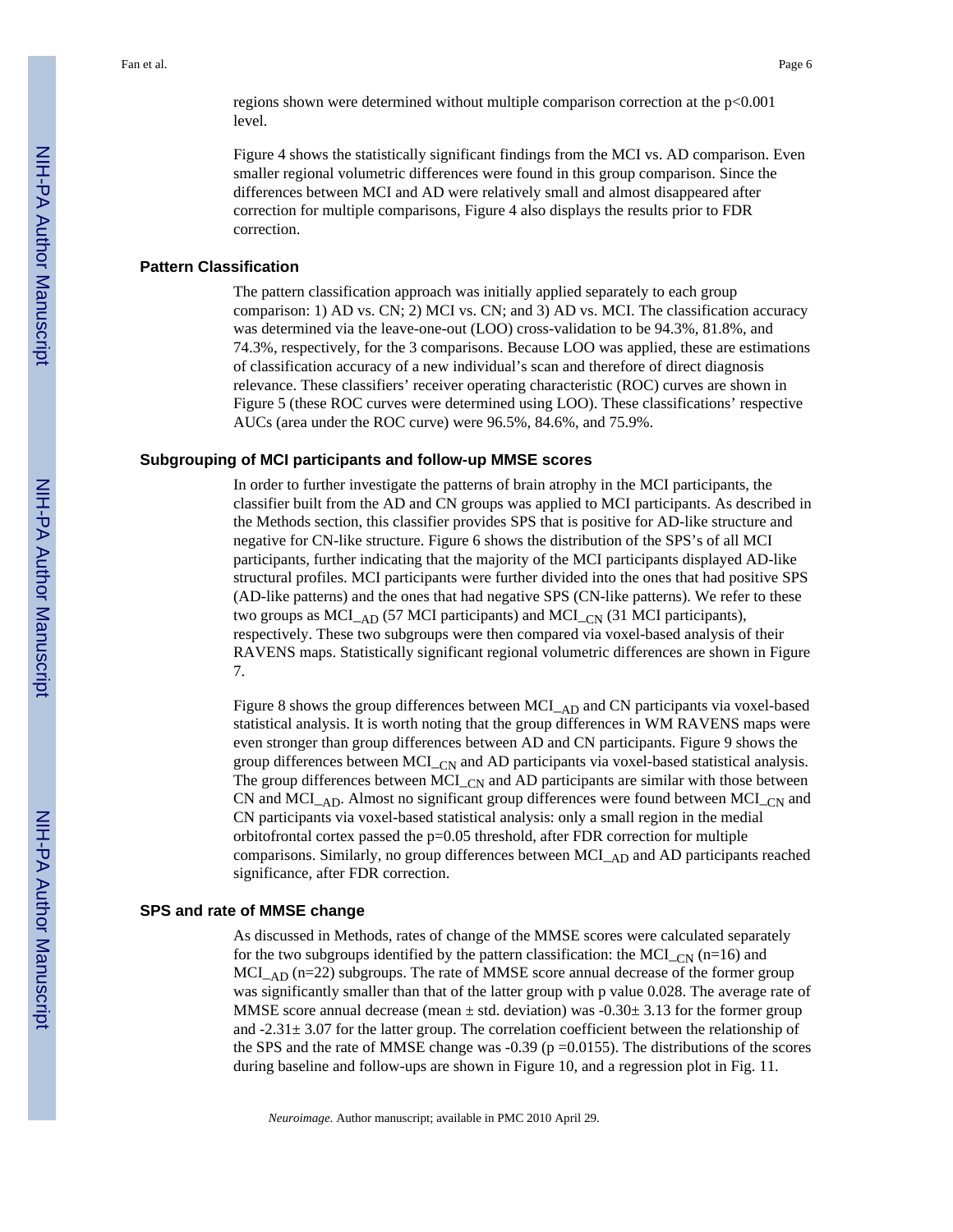In Methods, we discussed the categorization of the MCI cohort into progressors and nonprogressors:  $MCI_{PR}$  and  $MCI_{NPR}$ , via thresholding their rates of MMSE change at various thresholds. The classification results, after leave-one-out cross-validation, which were obtained from these two subgroups are shown in Fig. 12, for different values of the threshold on MMSE rate of change. These results indicate that maximal separation between MCI  $_{PR}$ and MCI\_NPR is obtained for a threshold close to -1, which is in agreement with our expectations. The classification rate obtained at that threshold was 87% and the area under the curve was 0.86.

## **Discussions and Conclusion**

This study utilized computational neuroanatomic methods to quantify cross-sectional patterns of brain atrophy in a relatively large sample of cognitively normal elderly individuals, and in patients with MCI and AD. Spatially complex spatial patterns of brain atrophy were measured, and were found to be consistent with known patterns of AD pathology from histological studies. MCI patients had significant temporal lobe atrophy, especially in the hippocampus, superior, inferior temporal gyrus, and uncus, as well as medial GM atrophy, especially in the posterior cingulate and adjacent precuneous, and the medial aspect of the uncus. Additional GM atrophy was measured between MCI and AD patients, particularly in the hippocampus, the entorhinal cortex, and the middle and inferior temporal gyrus. The pattern of atrophy also included the WM surrounding the hippocampus, and the ventricles, albeit at much lower significance, compared to GM atrophy.

The complexity of this pattern of atrophy suggests that perhaps more sophisticated methods for measuring structural brain changes in MCI and AD can be helpful for diagnosis and prognosis of the disease, compared to the most common approach that has been taken up to date in the neuroimaging literature (Kaye et al., 1997; Convit et al., 2000; Killiany et al., 2000; Dickerson et al., 2001; Chetelat et al., 2002), namely to examine volumes of a small number of structures typically of the hippocampus and the entorhinal cortex. This is further bolstered by histopathological studies (Braak et al., 1998) that have investigated the pattern of deposition of β-amyloid plaques and tau-pathology during the progression of AD, as well as with studies of magnetization transfer that indicated a more than expected widespread distribution of brain pathology (Van der Flier et al., 2002). The results of the current study also demonstrated that sole measurements of the hippocampus and the entorhinal cortex are not sufficient for separating the three groups from each other, not even AD from CN, with clinically adequate sensitivity and specificity, since hippocampal and entorhinal cortex measurements were highly overlapping between MCI and AD or CN (Fig. 1). Overlap was also observed between AD and CN.

Perhaps the most exciting finding of the current study is that the MCI subgroup identified by the classifier as AD-like showed a markedly faster rate of subsequent MMSE decline, whereas the group that had similar SPS to CN showed minor MMSE decline. Related was the converse finding, namely that MCI individuals whose MMSE scores decreased relatively more rapidly were relatively well distinguishable from the ones that shown no decline or relatively small decline similar to that of CN individuals. This finding indicates that the SPS score determined through pattern analysis and classification has predictive clinical value, which would render it a significant biomarker for early AD stages and for individuals that are good candidates for treatment. Importantly, the SPS scores were derived using a single cross-sectional MRI scan, and not from longitudinal scans, which renders them more practically feasible from a logistical as well as from a financial point of view.

One of the main conclusions of this study is that two thirds of the MCI patients of this cohort are closer to AD than they are to cognitively normal individuals. Although previous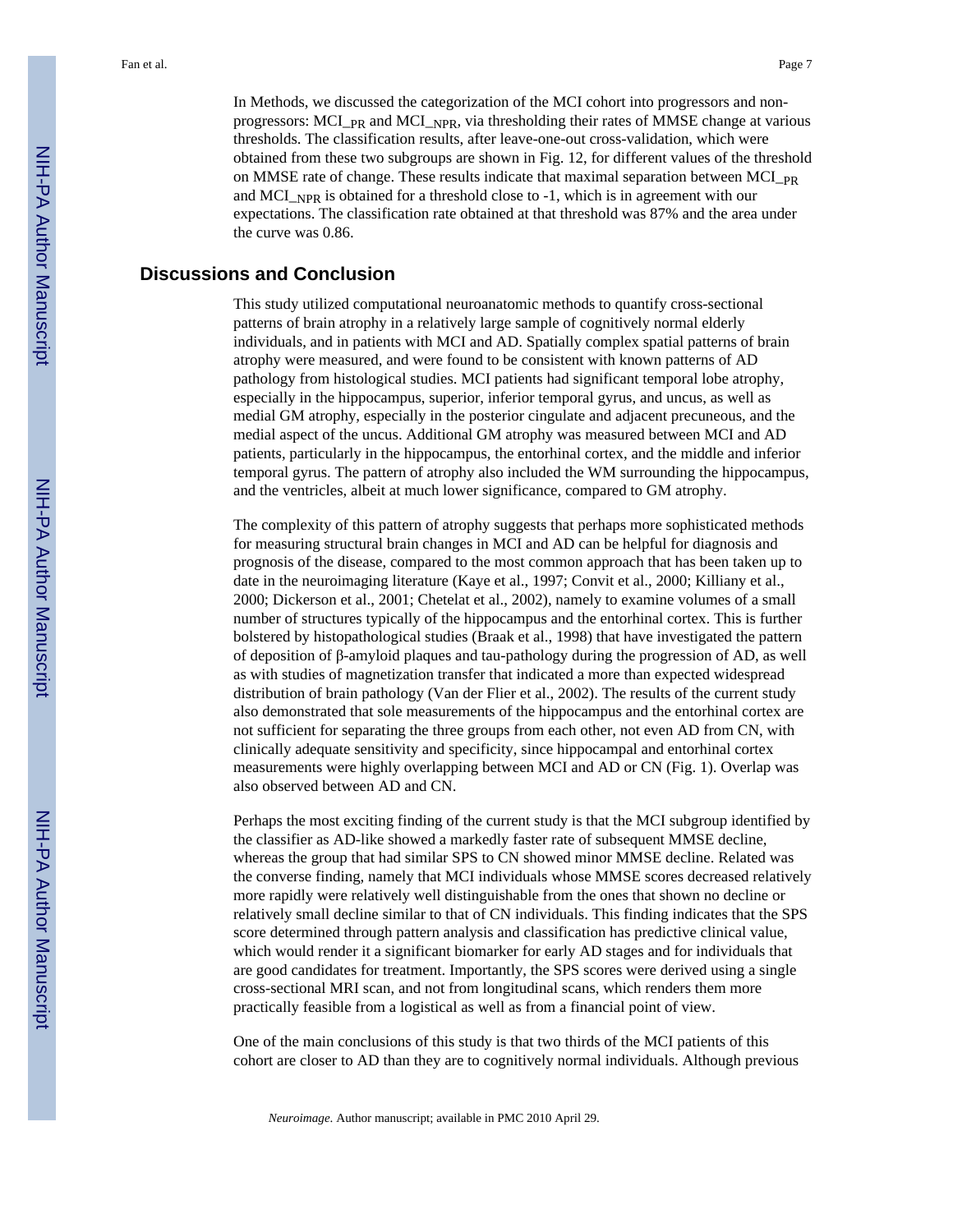MRI-based studies of MCI patients have demonstrated brain atrophy mainly in medial temporal lobe structures (Convit et al., 1997; Jack et al., 1999; Jack et al., 2000; Xu et al., 2000; De Santi et al., 2001; Du et al., 2001; Grundman et al., 2002; Chetelat, 2003; Karas et al., 2004; Pennanen et al., 2005; Bozzali et al., 2006; Saykin et al., 2006; Whitwell et al., 2007), the present study finds that brain atrophy in this cohort is already quite extensive and involves superior, middle and inferior temporal gyri, the insula, the posterior cingulate and adjacent precuneous, the uncus, and the peri-hippocampal WM, mainly in the MCI\_AD subgroup. Two factors might have contributed to this finding. First, the ADNI MCI population was selected so that an adequate number of converters would be expected within three years, so that the study would be adequately powered. Although our findings certainly agree with this clinically-based selection of patients, Fig. 1 suggests that the volumes of the hippocampus and entorhinal cortex of the MCI patients were highly overlapping with both CN and AD; the cross-validated classification results obtained from these ROI measurements also showed significant group overlap. Therefore, patient selection does not fully explain our finding. It is likely that the identification of more widespread and complex patterns of brain atrophy in our study is partly due to the fact that a high-dimensional template warping mechanism was used to determine the RAVENS maps and to capture spatial patterns of brain atrophy. This image warping algorithm has been previously found to achieve very accurate inter-individual registration, which is of fundamental importance for measuring subtle patterns of brain atrophy across individuals.

The similarity of a subgroup of the MCI group to AD was further supported by the complementary analysis using high-dimensional pattern classification to determine the optimal group separation. This analysis showed that the structural phenotypic scores of two thirds of the MCI group were more similar to those of AD patients. Relatively recent studies using the PIB compound have also shown a relatively widespread accumulation of amyloid plaques in many MCI patients(Kemppainen et al., 2007). These findings further support that AD pathology might already be at quite advanced stages by the time cognitive decline becomes clinically detectable, at least for a subgroup of the MCI population that is hypothesized to have significant AD pathology. Subsequent follow-up will determine whether this hypothesis is true, however the MMSE decline in this subgroup is a significant indicator that these patients are likely to convert to AD soon. The ability of pattern classification to serve as a biomarker for such a group would be very important.

The finding that the majority of MCI patients seem to have AD-like structural profiles also suggests that more emphasis should be placed on studying CN groups. Although current clinical trials of potential treatments, including ADNI, focus primarily on MCI groups, since MCI patients convert to AD at rates of approximately 15% annually, from a diagnostic perspective it would undoubtedly be beneficial to study cognitively normal populations that have less advanced AD pathology. By virtue of its ability to measure subtle patterns of brain atrophy, the methodology adopted in our study can potentially assist in identifying cognitively normal individuals that display patterns of atrophy that render them likely to be in a very early preclinical AD stage. Earlier analysis using the same methodology in a longitudinal study of normal aging demonstrated that high-dimensional pattern analysis and classification can identify abnormal patterns of brain trophy before clinically detectable cognitive decline (Davatzikos et al., 2006).

The finding of reduced WM volumes between MCI and CN is interesting and merits further research. The pattern of WM atrophy was bilateral, although more pronounced in the right hemisphere, and extended into the region adjacent to the entorhinal cortex as well as into the superior and middle temporal gyri. Dense connections existing between the hippocampus and the posterior cingulate, which coupled with the early changes that have been reported in the posterior cingulate (Chetelat, 2003; Chetelat et al., 2003), might imply that changes in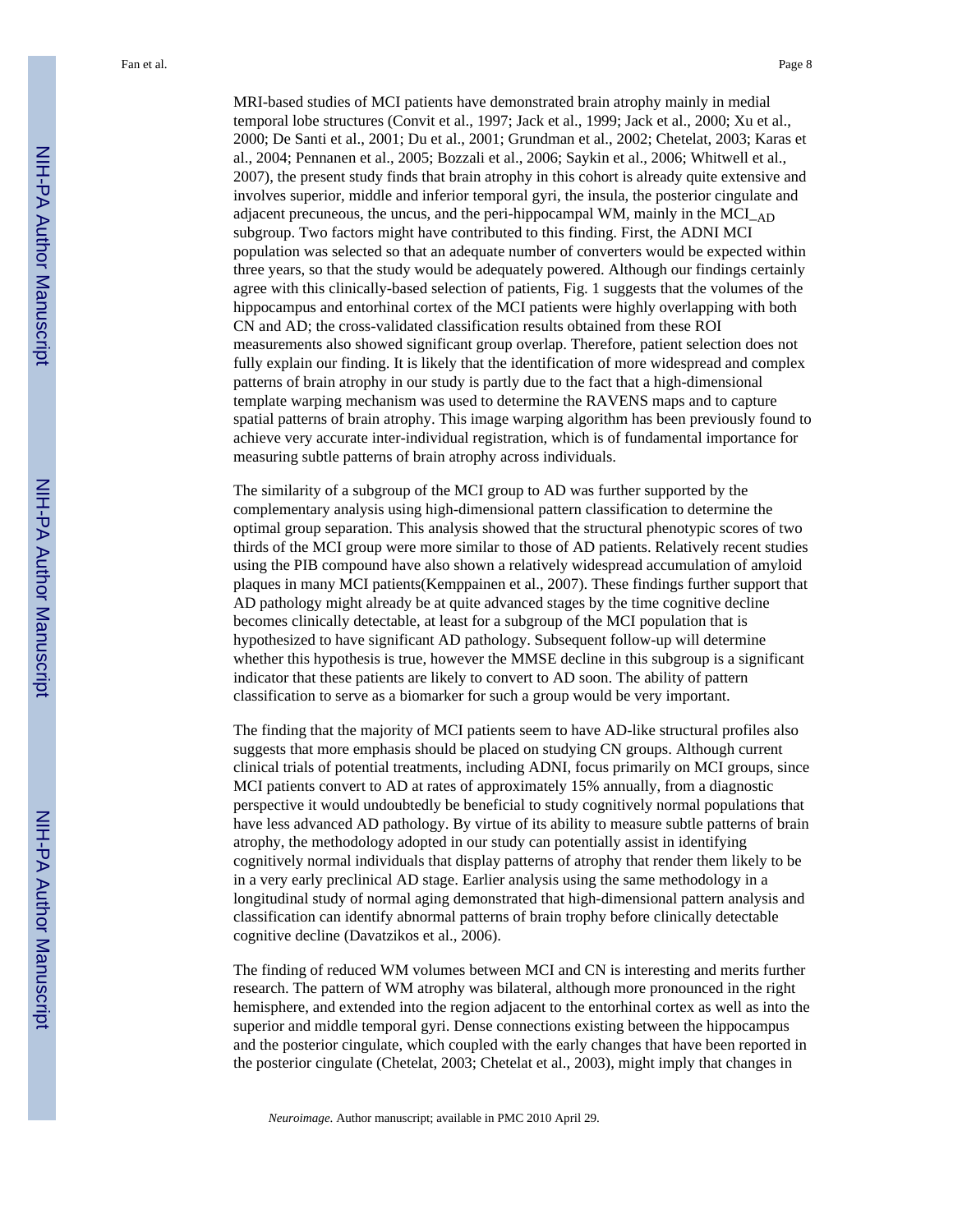WM might provide additional markers of disease progression, something that has traditionally not attracted much attention in the AD literature. A growing recent literature using diffusion tensor imaging further support the importance of examining white matter changes in AD (Bozzali et al., 2002; Moseley, 2002; Fellgiebel et al., 2004; Choi et al., 2005; Fellgiebel et al., 2005; Fellgiebel et al., 2006; Medina et al., 2006; Naggara et al., 2006; Ray et al., 2006; Huang and Auchus, 2007), albeit the majority of these studies have been restricted to measuring quantities such as fractional anisotropy and diffusivity, and therefore have not differentiated between brain atrophy and other tissue changes that can potentially have vascular underpinnings (for example, both fractional anisotropy and diffusivity are known to be lower in leukoareosis). More sophisticated types of analysis of diffusion tensor images (Khurd et al., 2006; Verma and Davatzikos, 2006) can potentially elucidate alterations of WM connectivity in AD.

Our findings suggest a bilateral pattern of atrophy in MCI, although the right hemisphere displayed higher magnitude and more widespread extent of atrophy of both GM and WM. This potential asymmetry was, however, balanced with disease progression, since the pattern of atrophy in AD was fairly symmetric. The interpretation of such asymmetries is known to be problematic, since the true reason might be bias in patient selection rather than differences of the underlying AD pathology. In particular, the right-more-than-left pattern that we observed is consistent with the hypothesis that patients that report to the clinic with memory complaints are more likely to report when they have language problems. Accordingly, one might expect that a smaller degree of atrophy on the left hemisphere would meet the threshold for a patient's reporting to the clinic, compared to atrophy of the right hemisphere that would be likely to present less obvious cognitive deficits. Put differently, a relatively larger degree of right-hemisphere atrophy, compared to left, is likely to be tolerated before the patient reports to the clinic. Our pattern of asymmetry is the reverse of what another similar study reported (Karas et al., 2004). Differences between the two studies, especially with respect to the template warping method and the patient populations, render the two studies not directly comparable. The relatively higher sensitivity of our methodology in detecting GM and WM atrophy (e.g. values of the t-statistic in Figs 2-3) further speak to the methodological differences between the two studies.

The comparison between the MCI\_<sub>CN</sub> and MCI\_<sub>AD</sub> subgroups lead to two very interesting conclusions. First, the former group is almost entirely overlapping with CN, and the latter overlaps almost entirely with the AD group. Although this result yet remains to be tested in independent patient populations, it does highlight the potential of the high-dimensional pattern classification method to detect subgroups in MCI patients, which would be of great importance clinically. Second, the main WM differences between these two subgroups were in periventicular tissue. This finding could imply decrease of WM via Wallerian degeneration, however testing this hypothesis would require different imaging protocols, and especially diffusion tensor imaging, which are not available in ADNI. It is interesting to note, however, that the regions identified by this analysis are exactly where the bulk of leukoareosis tends to occur in elderly individuals with or without other significant vascular disease, and which tend to appear as gray rather than white matter in T1-weighted MR images. The resolution and contrast of the MRI sequences used in this study doesn't allow us to investigate this issue. This finding raises the important issue of the potential role of vascular pathology in AD, which has also received attention in the literature (Snowdon et al., 1997; Schneider et al., 2003; Prins et al., 2004; Schneider et al., 2004) (Kim et al., 1998; Lin et al., 1999; Lin et al., 1999; Bennett et al., 2000; Shi et al., 2000; Nihashi et al., 2001). Our results suggest that one of the significant differences between the MCI\_<sub>CN</sub> and MCI\_<sub>AD</sub> subgroups is likely to be periventricular leukoareosis, and further support the need to examine vascular pathology in tandem with brain atrophy. Regardless of whether or not AD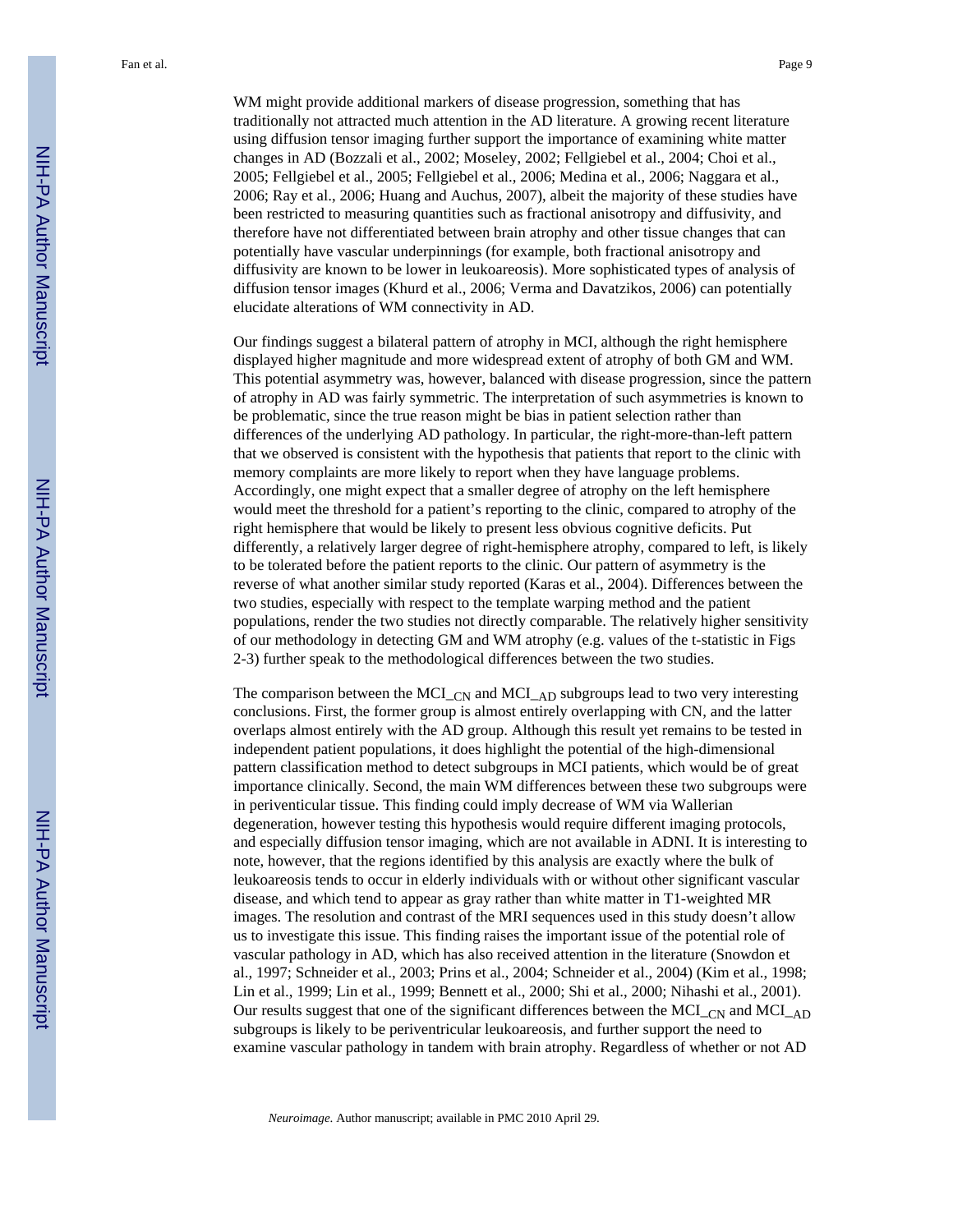is pathophysiologically related to vascular disease, its clinical manifestation almost certainly depends on the concurrent presence of vascular disease (Schneider et al., 2004).

A relatively new technique, namely high-dimensional pattern classification, was used to analyze patterns of spatial distribution of brain tissue and integrate them into an abnormality score, which represents how similar the entire structural profile of an individual fits that of AD patients or of cognitively normal individuals. This approach has been recently used in several neuroimaging studies and has shown great potential as a diagnostic tool on individuals (Lao et al., 2004; Davatzikos et al., 2005; Fan et al., 2007; Davatzikos et al., in press, 2006). It is a significant deviation from either ROI-based or voxel-based techniques, which examine the brain region-by-region independently, without integrating the entire pattern of atrophy (or functional activity (Davatzikos et al., 2005)) throughout all brain regions together. This is very important, because although many regions generally display significant group differences, they also significantly overlap between groups (see Fig. 1), and therefore don't offer sufficient sensitivity and specificity for diagnostic purposes. The methodology used herein achieves high group separation via nonlinear multivariate classification using support vector machines, and it has been shown to possess great diagnostic value in neurodegenerative and neuropsychiatric disorders, and likely beyond (Zhang et al., 2002; Davatzikos et al., 2005; LaConte et al., 2005; Mourao-Miranda et al., 2005).

In summary, this study used advanced quantitative pattern analysis and classification methodologies and determined spatially complex patterns of brain atrophy in MCI and AD patients. The MCI group was highly variable, as anticipated, but its majority overlapped with AD patients, with regard to brain atrophy. Analysis of the follow-up scans of this longitudinal study revealed that the group identified by pattern classification as being similar to the AD group did indeed present significantly higher rates of MMSE decline. Further follow-up will help reveal whether subsequent conversion of the MCI participants to AD will be in agreement with the two structural profiles observed in this study, i.e. whether the MCI subgroup that overlaps with AD will indeed progress to AD within the 3 year followup period of ADNI.

## **Acknowledgments**

This study was financially supported by the NIH grant R01AG14971, and by a grant by the Institute for the Study of Aging. Data collection and sharing for this project was funded by the Alzheimer's Disease Neuroimaging Initiative (ADNI; Principal Investigator: Michael Weiner; NIH grant U01 AG024904). ADNI is funded by the National Institute on Aging, the National Institute of Biomedical Imaging and Bioengineering (NIBIB), and through generous contributions from the following: Pfizer Inc., Wyeth Research, Bristol-Myers Squibb, Eli Lilly and Company, GlaxoSmithKline, Merck & Co. Inc., AstraZeneca AB, Novartis Pharmaceuticals Corporation, Alzheimer's Association, Eisai Global Clinical Development, Elan Corporation plc, Forest Laboratories, and the Institute for the Study of Aging, with participation from the U.S. Food and Drug Administration. Industry partnerships are coordinated through the Foundation for the National Institutes of Health. The grantee organization is the Northern California Institute for Research and Education, and the study is coordinated by the Alzheimer's Disease Cooperative Study at the University of California, San Diego. ADNI data are disseminated by the Laboratory of Neuro Imaging at the University of California, Los Angeles.

## **References**

- Adeli H, Ghosh-Dastidar S, Dadmehr N. Alzheimer's disease and models of computation: imaging, classification, and neural models. Journal of Alzheimer's Disease 2005;7:187–199.
- Ashburner J, Csernansky JG, Davatzikos C, Fox NC, Frisoni GB, Thompson PM. Computer-assisted imaging to assess brain structure in healthy and diseased brains. The Lancet (Neurology) 2003;2:79–88.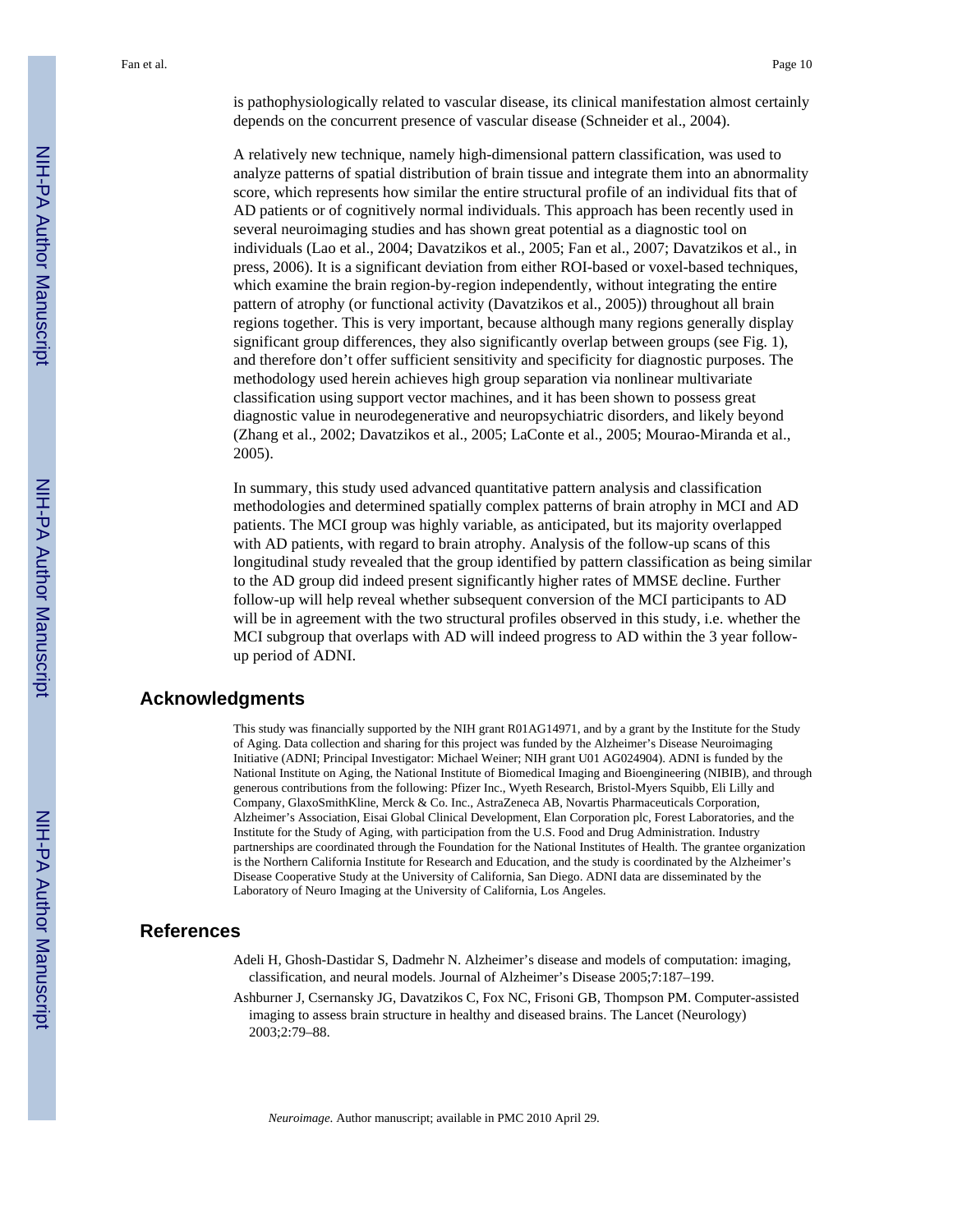- Bennett SAL, Pappas BA, Stevens WD, Davidson CM, Fortin T, Chen J. Cleavage of amyloid precursor protein elicited by chronic cerebral hypoperfusion. Neurobiology of Aging 2000;21:207– 214. [PubMed: 10867205]
- Beresford T, Arciniegas D, Alfers J, Clapp L, Martin B, Beresford H, Du Y, Liu D, Shen D, Davatzikos C, Laudenslager M. Hypercortisolism In Alcohol Dependence and Its Relation to Hippocampal Volume Loss. Journal of Studies on Alcohol 2006;67:861–867. [PubMed: 17061003]
- Beresford TP, Arciniegas DB, Alfers J, Clapp L, Martin B, Du Y, Liu D, Shen D, Davatzikos C. Hippocampus Volume Loss Due to Chronic Heavy Drinking. Alcoholism: Clinical and Experimental Research 2006;30:1866–1870.
- Bozzali M, Falini A, Franceschi M, Cercignani M, Zuffi M, Scotti G, Comi G, Filippi M. White matter damage in Alzheimer's disease assessed in vivo using diffusion tensor magnetic resonance imaging. Journal of Neurology Neurosurgery and Psychiatry 2002;72:742–746.
- Bozzali M, Filippi M, Magnani G, Cercignani M, Franceschi M, Schiatti E, Castiglioni S, Mossini R, Falautano M, Scotti G, Comi G, Falini A. The contribution of voxel-based morphometry in staging patients with mild cognitive impairment. Neurology 2006;67:453–460. [PubMed: 16894107]
- Braak H, Braak E, Bohl J, Bratzke H. Evolution of Alzheimer's disease related cortical lesions. J Neural Transm Suppl 1998;54:97–106. [PubMed: 9850918]
- Chetelat G. Early diagnosis of Alzheiner's Disease: contribution of structural neuroimaging. Neuroimage 2003;18:525–541. [PubMed: 12595205]
- Chetelat G, Desgranges B, de la Sayette V, Viader F, Eustache F, Baron J-C. Mapping gray matter loss with voxel-based morphometry in mild cognitive impairment. Neuroreport 2002;13:1939–1943. [PubMed: 12395096]
- Chetelat G, Desgranges B, de la Sayette V, Viader F, Eustache F, Baron JC. Mild cognitive impairment: Can FDG-PET predict who is to rapidly convert to Alzheimer's disease? Neurology 2003;60:1374–1377. [PubMed: 12707450]
- Choi SJ, Lim KO, Monteiro I, Reisberg B. Diffusion Tensor Imaging of Frontal White Matter Microstructure in Early Alzheimer's Disease: A Preliminary Study. Journal of Geriatric Psychiatry and Neurology 2005;18:12–19. [PubMed: 15681623]
- Convit A, de Asis J, de Leon MJ, Tarshish CY, De Santi S, Rusinek H. Atrophy of the medial occipitotemporal, inferior, and middle temporal gyri in non-demented elderly predict decline to Alzheimer's disease. Neurobiology of Aging 2000;21:19–26. [PubMed: 10794844]
- Convit A, De Leon MJ, Tarshish C, De Santi S, Tsui W, Rusinek H, George A. Specific hippocampal volume reductions in individuals at risk for Alzheimer's disease. Neurobiol Aging 1997;18:131– 138. [PubMed: 9258889]
- Csernansky JG, Wang L, Swank J, Miller JP, Gado M, McKeel D, Miller MI, Morris JC. Preclinical detection of Alzheimer's disease: hippocampal shape and volume predict dementia onset in the elderly. Neuroimage 2005;25:783–792. [PubMed: 15808979]
- Davatzikos C, Acharyya M, Ruparel K, Shen DG, Loughhead J, Gur RC, Langleben D. Classifying spatial patterns of brain activity for lie-detection. Neuroimage 2005;28:663–668. [PubMed: 16169252]
- Davatzikos, C.; Fan, Y.; Wu, X.; Shen, D.; Resnick, SM. Complex Patterns of Structural Brain Abnormality Identified in MCI via High-Dimensional Pattern Classification of MR Images May Be Early Markers of Alzheimer's Disease. The 10th International Conference on Alzheimer's Disease and Related Disorders; Madrid, Spain. 2006.
- Davatzikos C, Fan Y, Wu X, Shen D, Resnick SM. Detection of Prodromal Alzheimer's Disease via Pattern Classification of MRI. Neurobiology of Aging. 2006 in press.
- Davatzikos C, Genc A, Xu D, Resnick SM. Voxel-Based Morphometry Using the RAVENS Maps: Methods and Validation Using Simulated Longitudinal Atrophy. NeuroImage 2001;14:1361–1369. [PubMed: 11707092]
- Davatzikos C, Shen DG, Wu X, Lao Z, Hughett P, Turetsky BI, Gur RC, Gur RE. Whole-brain morphometric study of schizophrenia reveals a spatially complex set of focal abnormalities. JAMA Archives of General Psychiatry 2005;62:1218–1227.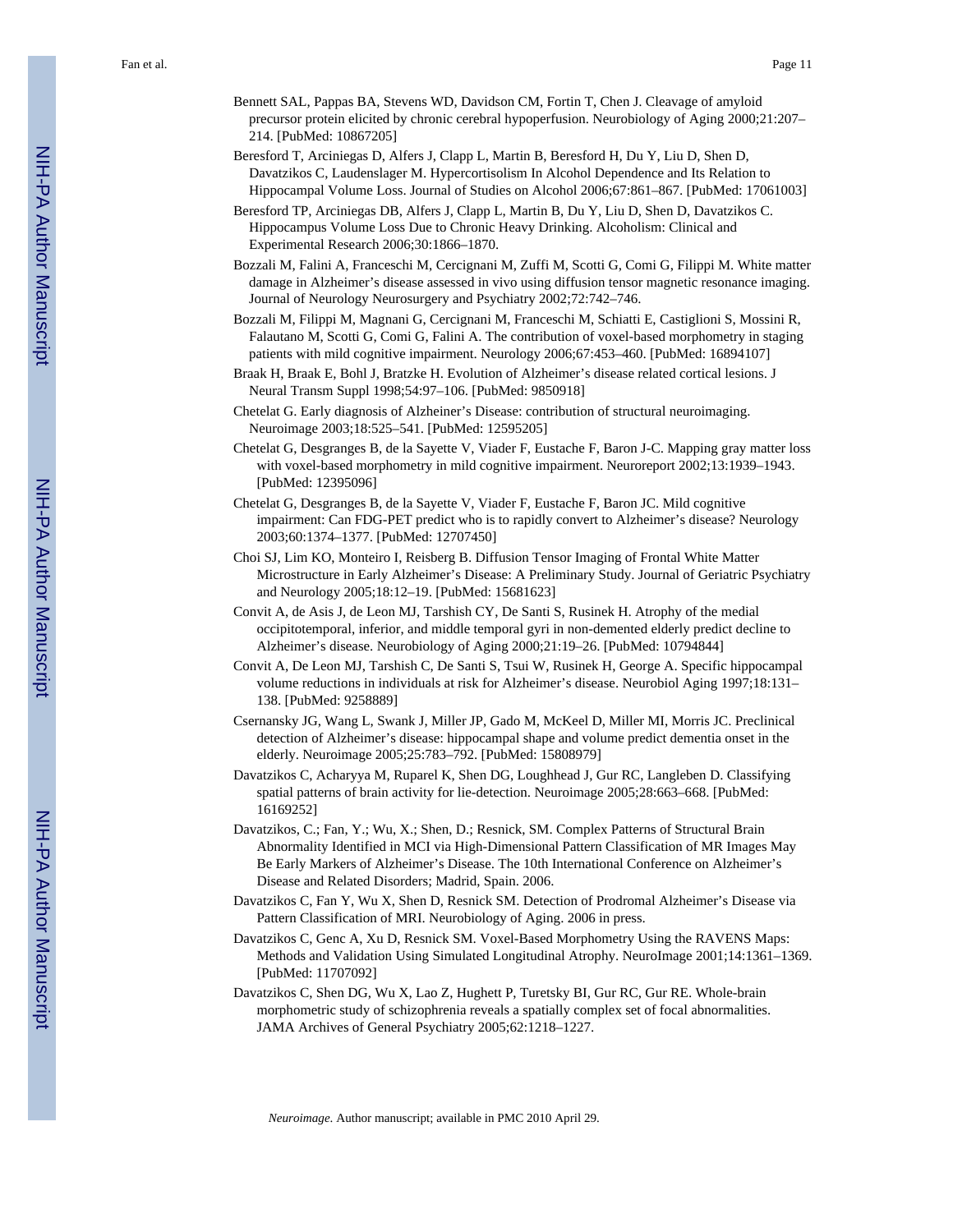- De Leon M, DeSanti S, Zinkowski R, Mehta P, Pratico D, Segal S, Rusinek H, Li J, Tsui W, Louis LS. Longitudinal CSF and MRI biomarkers improve the diagnosis of mild cognitive impairment. Neurobiology of Aging 2006;27:394–401. [PubMed: 16125823]
- De Santi S, de Leon MJ, Rusinek H, Convit A, Tarshish CY, Roche A, Tsui WH, Kandil E, Boppana M, Daisley K, Wang GJ, Schlyer D, Fowler J. Hippocampal formation glucose metabolism and volume losses in MCI and AD. Neurobiol Aging 2001;22:529–539. [PubMed: 11445252]
- Dickerson BC, Goncharova I, Sullivan MP, Forchetti C, Wilson RS, Bennett DA, Beckett LA, deToledo-Morrell L. MRI-derived entorhinal and hippocampal atrophy in incipient and very mild Alzheimer's disease. Neurobiol Aging 2001;22:747–754. [PubMed: 11705634]
- Driscoll, I.; Davatzikos, C.; An, Y.; Wu, X.; Shen, D.; Kraut, M.; Resnick, SM. Society of neuroscience. San Diego, CA: 2007. Longitudinal brain changes in cognitively impaired and unimpaired older adults.
- Du AT, Schuff N, Amend D, Laakso MP, Hsu YY, Jagust WJ, Yaffe K, Kramer JH, Reed B, Norman D, Chui HC, Weiner MW. Magnetic resonance imaging of the entorhinal cortex and hippocampus in mild cognitive impairment and Alzheimer's disease. Journal of Neurology Neurosurgery and Psychiatry 2001;71:441–447.
- Fan Y, Gur R, Gur R, Wu X, Shen D, Calkins M, Davatzikos C. Unaffected Family Members and Schizophrenia Patients Share Brain Structure Patterns: A High-Dimensional Pattern Classification Study. Biological psychiatry. 2007 in press.
- Fan, Y.; Shen, D.; Davatzikos, C. Classification of Structural Images via High-Dimensional Image Warping, Robust Feature Extraction, and SVM. In: Duncan, JS.; Gerig, G., editors. MICCAI. Palm Springs, California, USA: Springer-Verlag GmbH; 2005. p. 1-8.
- Fan Y, Shen D, Gur RC, Gur RE, Davatzikos C. COMPARE: Classification Of Morphological Patterns using Adaptive Regional Elements. IEEE Transactions on Medical Imaging 2007;26:93– 105. [PubMed: 17243588]
- Fellgiebel A, Dellani PR, Greverus D, Scheurich A, Stoeter P, Muller MJ. Predicting conversion to dementia in mild cognitive impairment by volumetric and diffusivity measurements of the hippocampus. Psychiatry Research 2006;146:283–287. [PubMed: 16530394]
- Fellgiebel A, Muller MJ, Wille P, Dellani PR, Scheurich A, Schmidt LG, Stoeter P. Color-coded diffusion-tensor-imaging of posterior cingulate fiber tracts in mild cognitive impairment. Neurobiology of Aging 2005;26:1193–1198. [PubMed: 15917103]
- Fellgiebel A, Wille P, Muller MJ, Winterer G, Scheurich A, Vucurevic G, Schmidt LG, Stoeter P. Ultrastructural hippocampal and white matter alterations in mild cognitive impairment: a diffusion tensor imaging study. Dementia and Geriatric Cognitive Disorders 2004;18:101–108. [PubMed: 15087585]
- Goldszal AF, Davatzikos C, Pham D, Yan M, Bryan RN, Resnick SM. An image processing protocol for the analysis of MR images from an elderly population. Journal of Computer Assisted Tomography 1998;22:827–837. [PubMed: 9754125]
- Good CD, Scahill RI, Fox NC, Ashburner J, Friston KJ, Chan D, Crum WR, Rossor MN, Frackowiak RSJ. Automatic differentiation of anatomical patterns in the human brain: Validation with studies of degenerative dementias. Neuroimage 2002;17:29–46. [PubMed: 12482066]
- Grundman M, Sencakova D, Jack CJ, Petersen R, Kim H, Schultz A, Weiner M, DeCarli C, DeKosky S, van Dyck C, Thomas R, Thal L. Brain MRI hippocampal volume and prediction of clinical status in a mild cognitive impairment trial. Journal of Molecular Neuroscience 2002;19:23–27. [PubMed: 12212787]
- Gur R, Davatzikos C, Shen D, Wu X, Fan Y, Hughett P, Turetsky B, Gur R. Whole-brain deformation based morphometry MRI study of schizophrenia. SCHIZOPHRENIA BULLETIN 2006;31:408– 408.
- Huang J, Auchus AP. Diffusion Tensor Imaging of Normal Appearing White Matter and Its Correlation with Cognitive Functioning in Mild Cognitive Impairment and Alzheimer's Disease. Annals of New York Academy of Sciences 2007;1097:259–264.
- Jack CJ, Petersen R, Xu Y, O'Brien P, Smith G, Ivnik R, Boeve B, Tangalos E, Kokmen E. Rates of hippocampal atrophy correlate with change in clinical status in aging and AD. Neurology 2000;55:484–489. [PubMed: 10953178]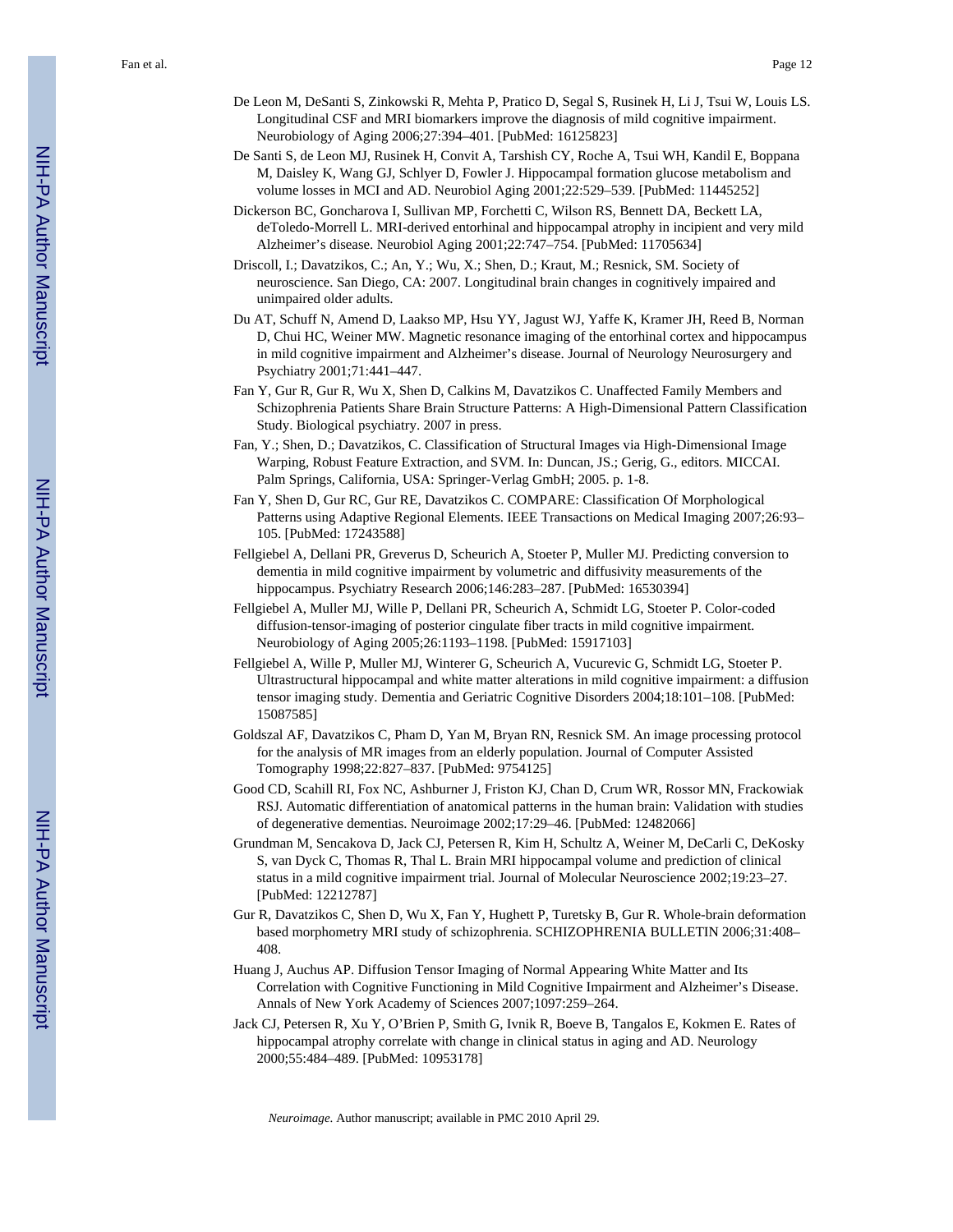- Jack CR, Petersen RC YCX, O'Brien PC, Smith GE, Ivnik RJ, Boeve BF, Waring SC, Tangalos E, Kokmen E. Prediction of AD with MRI-based hippocampal volume in mild cognitive impairment. Neurology 1999;52:1397–1403. [PubMed: 10227624]
- Kabani N, MacDonald D, Holmes CJ, Evans A. A 3D atlas of the human brain. Neuroimage 1998:7– S717.
- Karas GB, Scheltens P, Rombouts SARB, Visser PJ, Schijndel RAv, Fox NC, Barkhof F. Global and local gray matter loss in mild cognitive impairment and Alzheimer's disease. Neuroimage 2004;23:708–716. [PubMed: 15488420]
- Kaye J, Swihart T, Howieson D, Dame A, Moore M, Karnos T, Camicioli R, Ball M, Oken B, Sexton G. Volume loss of the hippocampus and temporal lobe in healthy elderly persons destined to develop dementia. Neurology 1997;48:1297–1304. [PubMed: 9153461]
- Kemppainen N, Aalto S, Wilson I, Någren K, Helin S, Brück A, Oikonen V, Kailajärvi M, Scheinin M, Viitanen M, Parkkola R, Rinne J. PET amyloid ligand [11C]PIB uptake is increased in mild cognitive impairment. Neurology 2007;68:1603–1606. [PubMed: 17485647]
- Khurd, P.; Verma, R.; Davatzikos, C. IEEE Computer Society Workshop on Mathematical Methods in Biomedical Image Analysis. Ney York, NY: 2006. On Characterizing and Analyzing Diffusion Tensor Images by Learning their Underlying Manifold Structure.
- Killiany RJ, Gomez-Isla T, Moss M, Kikinis R, Sandor T, Jolesz F, Tanzi R, Jones K, Hyman BT, Albert MS. Use of structural magnetic resonance imaging to predict who will get Alzheimer's disease. Ann Neurol 2000;47:430–439. [PubMed: 10762153]
- Kim HS, Lee SH, Kim SS, Kim YK, Jeong SJ, Ma J, Han DH, Cho BK, Suh YH. Post-ischemic changes in the expression of Alzheimer's APP isoforms in rat cerebral cortex. Neuroreport 1998;9:533–537. [PubMed: 9512402]
- Kim, J-S.; Kanaan, R.; Kaufmann, W.; Ross, C.; Calhoun, V.; Xu, D.; Shen, D.; Davatzikos, C.; Godfrey Pearlson, GD. ISMRM. Toronto, Canada: 2003. Abnormal White Matter Organization in Huntington's Disease Evaluated With Diffusion Tensor MRI.
- LaConte S, Strother S, Cherkassky V, Anderson J, Hu X. Support vector machines for temporal classification of block design fMRI data. NeuroImage 2005;26:317–329. [PubMed: 15907293]
- Lao, Z.; Shen, D.; Resnick, S.; Davatzikos, C. Human Brain Mapping. New York City, USA: 2003. Morphological classification of brains via high-dimensional shape transformations and machine learning methods.
- Lao Z, Shen D, Xue Z, Karacali B, Resnick SM, Davatzikos C. Morphological classification of brains via high-dimensional shape transformations and machine learning methods. Neuroimage 2004;21:46–57. [PubMed: 14741641]
- Li S, Shi F, Pu F, Li X, Jiang T, Xie S, Wang Y. Hippocampal shape analysis of Alzheimer disease based on machine learning methods. American Journal of Neuroradiology 2007;28:1339–1345. [PubMed: 17698538]
- Lin B, Schmidt-Kastner R, Busto R, Ginsberg MD. Progressive parenchymal deposition of betaamyloid precursor protein in rat brain following global cerebral ischemia. Acta Neuropathology 1999;97:359–368.
- Lin BW, Schmidt-Kastner R, Busto R, Ginsberg. Progressive parenchymal deposition of beta-amyloid precursor protein immunoreactivity in rat brain following global cerebral ischemia. Stroke 1999:30–274.
- Liu, Y.; Teverovskiy, L.; Carmichael, O.; Kikinis, R.; Shenton, M.; Carter, CS.; Stenger, VA.; Davis, S.; Aizenstein, H.; Becker, J.; Lopez, O.; Meltzer, C. Discriminative MR Image Feature Analysis for Automatic Schizophrenia and Alzheimer's Disease Classification. In: Barillot, C.; Haynor, DR.; Hellier, P., editors. Medical Image Computing and Computer-Assisted Intervention – MICCAI 2004: 7th International Conference; Saint-Malo, France. Springer-Verlag GmbH; 2004. p. 393-401.
- Medina D, deToledo-Morrell L, Urresta F, Gabrieli JDE, Moseley M, Fleischman D, Bennett DA, Leurgans S, Turner DA, Stebbins GT. White matter changes in mild cognitive impairment and AD: A diffusion tensor imaging study. Neurobiology of Aging 2006;27:663–672. [PubMed: 16005548]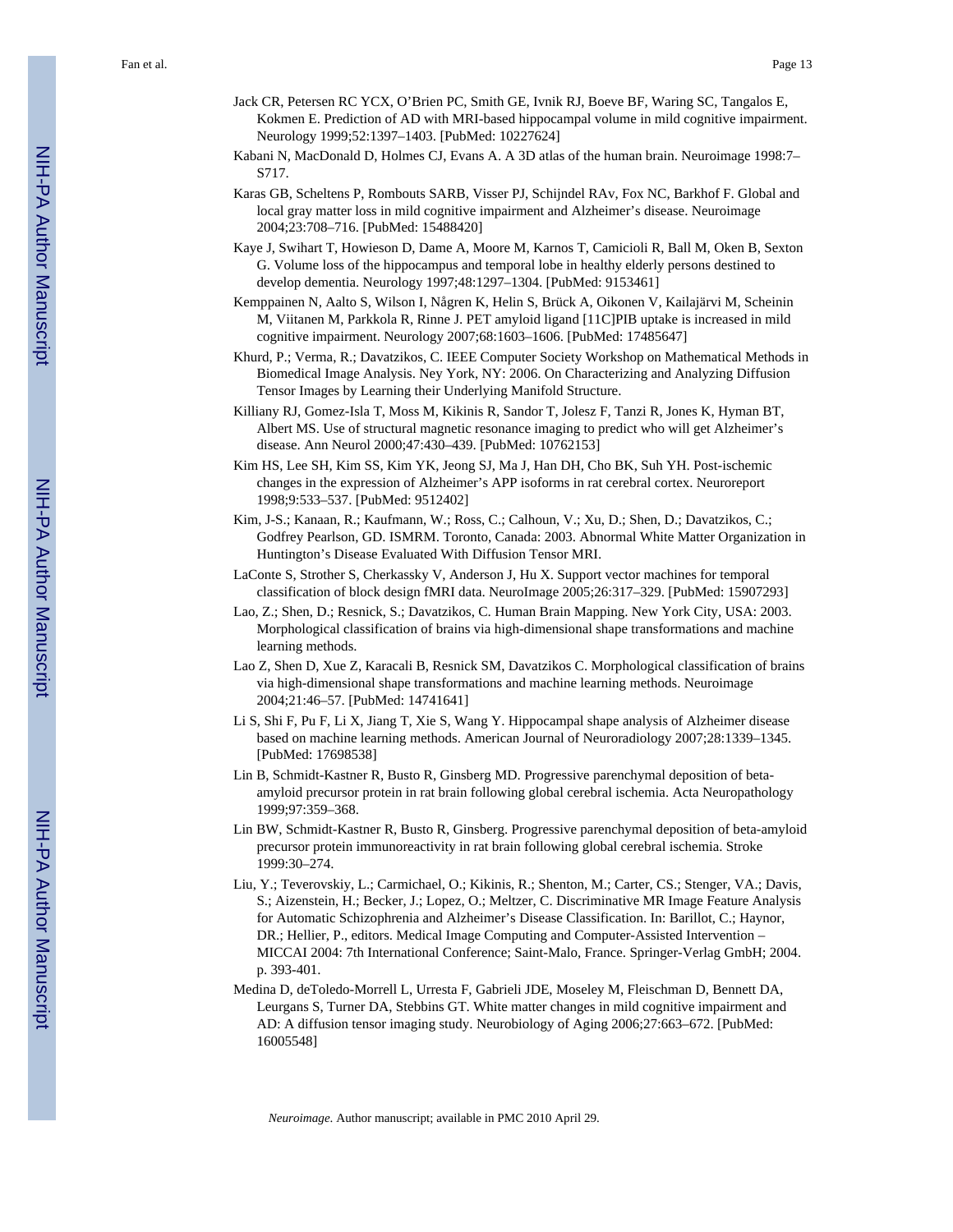- Moseley M. Diffusion tensor imaging and aging a review. NMR in Biomedicine 2002;15:553–560. [PubMed: 12489101]
- Mourao-Miranda J, Bokde ALW, Born C, Hampel H, Stetter M. Classifying brain states and determining the discriminating activation patterns: Support Vector Machine on functional MRI data. Neuroimage 2005;28:980–995. [PubMed: 16275139]
- Naggara O, Oppenheim C, Rieu D, Raoux N, Rodrigo S, Dalla Barba G, Meder J-F. Diffusion tensor imaging in early Alzheimer's disease. Psychiatry Research: Neuroimaging 2006;146:243–249.
- Nihashi T, Inao S, Kajita Y, Kawai T, Sugimoto T, Niwa M, Kabeya R, Hata N, Hayashi S, Yoshida J. Expression and Distribution of Beta Amyloid Precursor Protein and Beta Amyloid Peptide in Reactive Astrocytes After Transient Middle Cerebral Artery Occlusion. Acta Neurochirurgica 2001;143:287–295. [PubMed: 11460917]
- Pennanen C, Testa C, Laakso MP, Hallikainen M, Helkala E-L, Hänninen T, Kivipelto M, Könönen M, Nissinen A, Tervo S, Vanhanen M, Vanninen R, Frisoni GB, Soininen H. A voxel based morphometry study on mild cognitive impairment. Journal of Neurology Neurosurgery and Psychiatry 2005;76:11–14.
- Pham DL, Prince JL. Adaptive fuzzy segmentation of magnetic resonance images. IEEE Transactions in Medical Imaging 1999;18:737–752.
- Prins ND, Dijk EJv, Heijer Td, Vermeer SE, Koudstaal PJ, Oudkerk M, Hofman A, Breteler MMB. Cerebral White Matter Lesions and the Risk of Dementia. Archives of Neurology 2004;61:1531– 1534. [PubMed: 15477506]
- Ray KM, Wang H, Chu Y, Chen Y-F, Bert A, Hasso AN, Su M-Y. Mild Cognitive Impairment: Apparent Diffusion Coefficient in Regional Gray Matter and White Matter Structures. Radiology 2006;241:197–205. [PubMed: 16990677]
- Resnick S, Davatzikos C, Kraut M, Zonderman A. Longitudinal changes in MRI volumes in older adults. Neurobiology of Aging 2001:22–5.
- Resnick S, Pham D, Davatzikos C, Kraut M. Sex differences in regional cerebral blood flow: Clinical implications for Alzheimer's disease. Neurobiology of Aging 2004:25–263. [PubMed: 14675726]
- Resnick SM, Goldszal A, Davatzikos C, Golski S, Kraut MA, Metter EJ, Bryan RN, Zonderman AB. One-year age changes in MRI brain volumes in older adults. Cerebral Cortex 2000;10:464–472. [PubMed: 10847596]
- Resnick SM, Pham DL, Kraut MA, Zonderman AB, Davatzikos C. Longitudinal Magnetic Resonance Imaging Studies of Older Adults: A Shrinking Brain. The Journal of Neuroscience 2003;23:3295– 3301. [PubMed: 12716936]
- Saykin AJ, Wishart HA, Rabin LA, Santulli RB, Flashman LA, West JD, McHugh TL, Mamourian AC. Older adults with cognitive complaints show brain atrophy similar to that of amnestic MCI. NEUROLOGY 2006;67:834–842. [PubMed: 16966547]
- Schneider JA, Wilson RS, Bienias JL, Evans DA, Bennett DA. Cerebral infarctions and the likelihood of dementia from Alzheimer disease pathology. Neurology 2004;62:1148–1155. [PubMed: 15079015]
- Schneider JA, Wilson RS, Cochran EJ, Bienias JL, Arnold SE, Evans DA, Bennett DA. Relation of cerebral infarctions to dementia and cognitive function in older persons. Neurology 2003;60:1082– 1088. [PubMed: 12682310]
- Shen D, Davatzikos C. HAMMER: Hierarchical attribute matching mechanism for elastic registration. IEEE Transactions on Medical Imaging 2002;21:1421–1439. [PubMed: 12575879]
- Shen D, Moffat S, Resnick SM, Davatzikos C. Measuring Size and Shape of the Hippocampus in MR Images Using a Deformable Shape Model. Neuroimage 2002;15:422–434. [PubMed: 11798276]
- Shen DG, Davatzikos C. Very high resolution morphometry using mass-preserving deformations and HAMMER elastic registration. NeuroImage 2003;18:28–41. [PubMed: 12507441]
- Shi J, Yang SH, Stubley L, Day AL, Simpkins JW. Hypoperfusion induces overexpression of betaamyloid precursor protein mRNA in a focal ischemic rodent model. Brain Research 2000;853:1–4. [PubMed: 10627301]
- Snowdon DA, Greiner LH, Mortimer JA, Riley KP, Greiner PA, Markesbery WR. Brain infarction and the clinical expression of Alzheimer's disease. The Nun study. JAMA 1997;277:813–817. [PubMed: 9052711]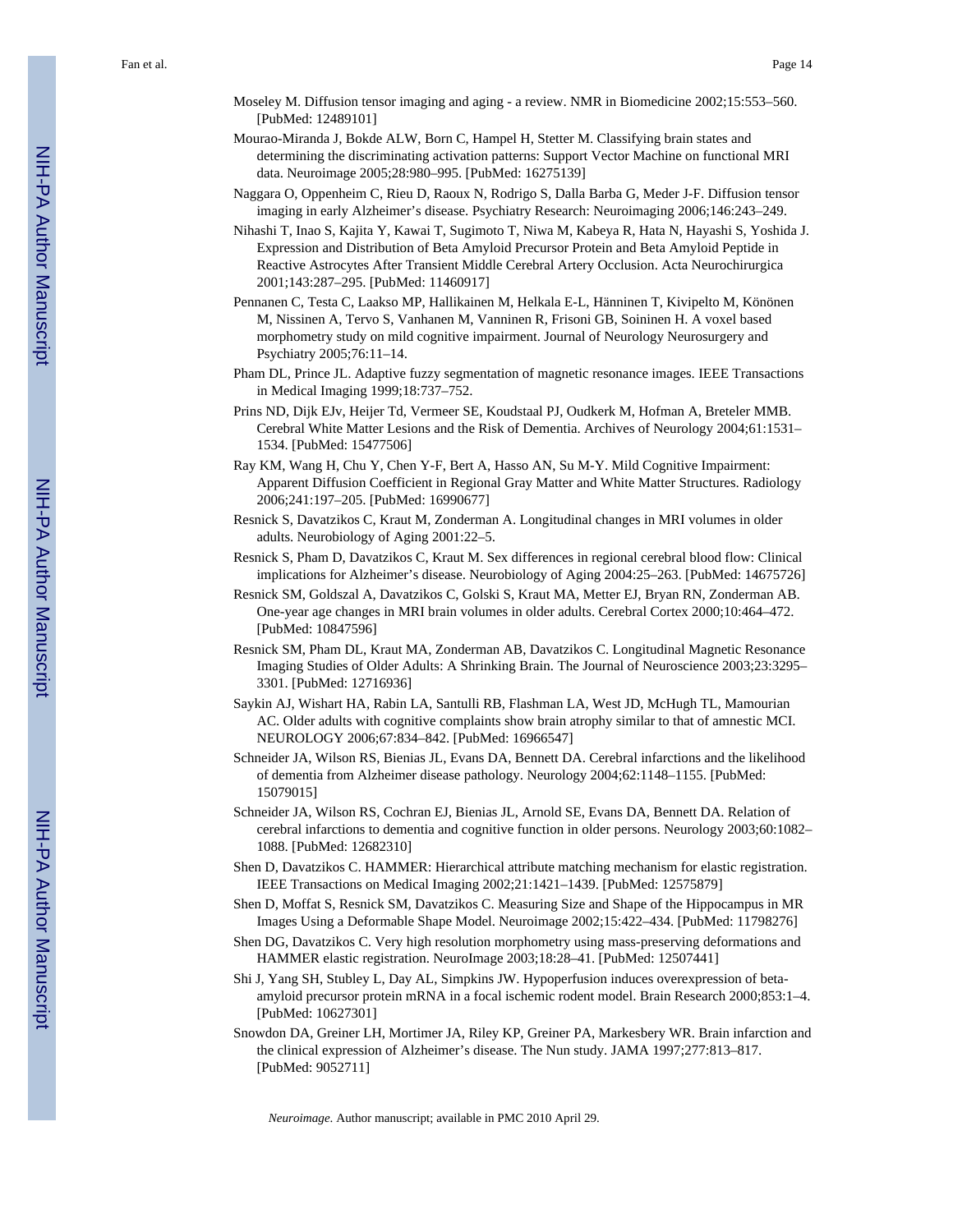- Stewart WF, Schwartz BS, Davatzikos C, Shen D, Liu D, Wu X, Todd AC, Shi W, Bassett S, Youssem D. Past Adult Lead Exposure is Linked to Neurodegeneration Measured by Brain MRI. Neurology 2006;66:1476–1484. [PubMed: 16717205]
- Stoub TR, Bulgakova M, Leurgans S, Bennett DA, Fleischman D, Turner DA, deToledo-Morrell L. MRI predictors of risk of incident Alzheimer disease: A longitudinal study. Neurology 2005;64:1520–1524. [PubMed: 15883311]
- Tandon R, Adak S, Kaye J. Neural networks for longitudinal studies in Alzheimer's disease. Artificial Intelligence in Medicine 2006;36:245–255. [PubMed: 16427257]
- Thompson PM, Mega MS, Woods RP, Zoumalan CI, Lindshield CJ, Blanton RE, Moussai J, Holmes CJ, Cummings JL, Toga AW. Cortical Change in Alzheimer's Disease Detected with a Diseasespecific Population-based Brain Atlas. Cerebral Cortex 2001;11:1–16. [PubMed: 11113031]
- Van der Flier WMM, Van den Heuvel DMJM, Weverling-Rijnsburger AWEM, Spilt AM, Bollen ELEM, Westendorp RGJ, Middelkoop HAM, Van Buchem MA. Cognitive decline in AD and mild cognitive impairment is associated with global brain damage. Neurology 2002;59:874–879. [PubMed: 12297570]
- Verma, R.; Davatzikos, C. ISBI. Arlington, VA: 2006. Manifold Based Analysis of Diffusion Tensor Images Using Isomaps.
- Visser PJ, Verhey FRJ, Hofman PA, Scheltens P, Jolles J. Medial temporal lobe atrophy predicts Alzheimer's disease in patients with minor cognitive impairment. Journal of Neurology, Neurosurgery, and Psychiatry 2002;72:491–497.
- Whitwell JL, Przybelski SA, Weigand SD, Knopman DS, Boeve BF, Petersen RC, Jack CR. 3D maps from multiple MRI illustrate changing atrophy patterns as subjects progress from mild cognitive impairment to Alzheimer's disease. Brain 2007;130:1777–1786. [PubMed: 17533169]
- Xie S, Xiao JX, Gong GL, Zang YF, Wang YH, Wu HK, Jiang XX. Voxel-based detection of white matter abnormalities in mild Alzheimer disease. Neurology 2006;66:1845–1849. [PubMed: 16801648]
- Xu Y, Jack CR Jr, O'Brien PC, Kokmen E, Smith GE, Ivnik RJ, Boeve BF, Tangalos RG, Petersen RC. Usefulness of MRI measures of entorhinal cortex versus hippocampus in AD. Neurology 2000;54:1760–1767. [PubMed: 10802781]
- Yekutieli D, Benjamini Y. Resampling-based false discovery rate controlling multiple test procedures for correlated test statistics. Journal of Statistical Planning and Inference 1999;82:171–196.
- Zhang J, Liu Y, Zhao T. SVM Based Feature Screening Applied to Hierarchical Cervical Cancer Detection. International Conference on Diagnostic Imaging and Analysis (ICDIA 2002). 2002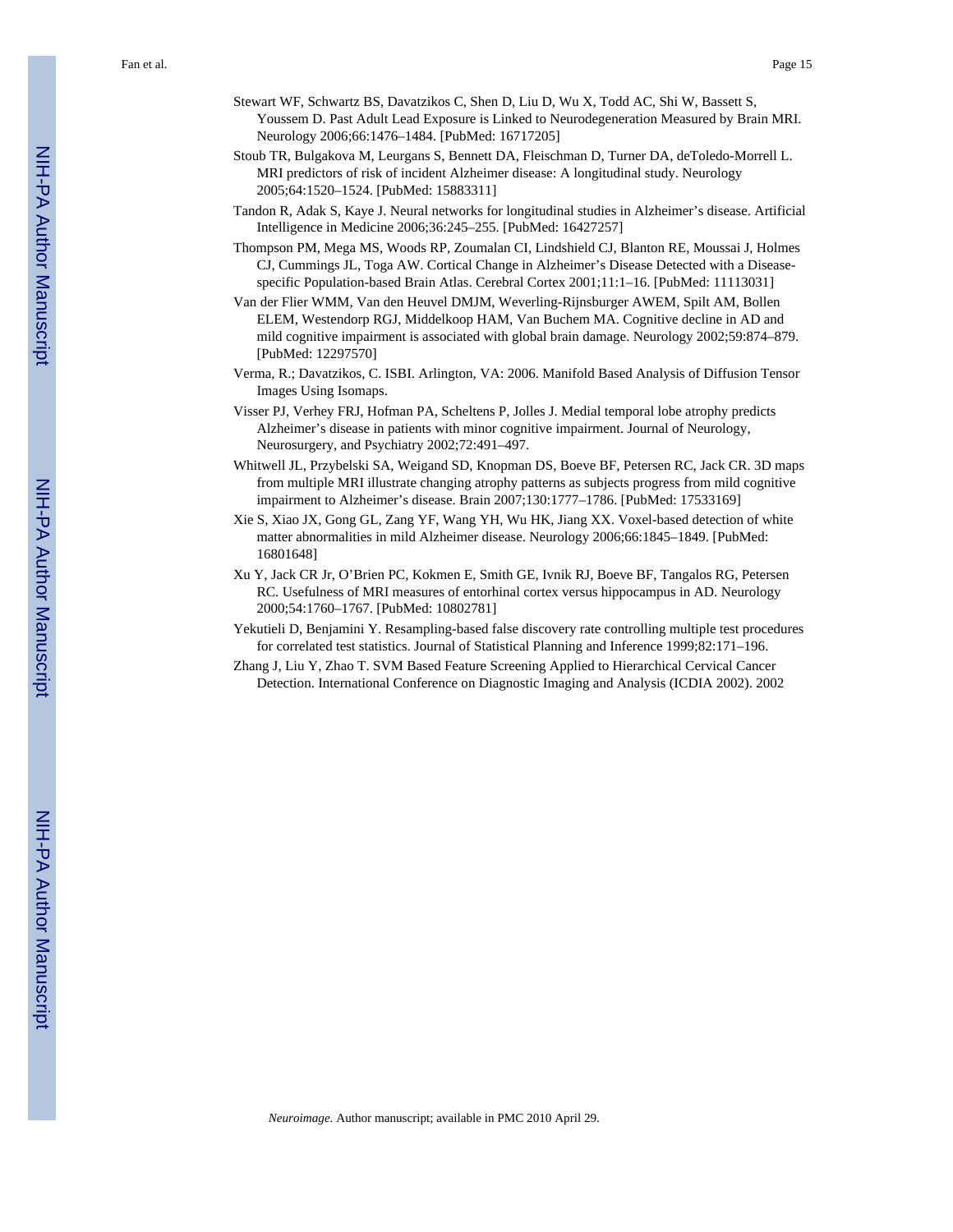Fan et al. Page 16



## **Figure 1.**

Scatter plot of the volumes of the hippocampus (left + right) against the entorhinal cortex (left + right) of the groups of CN, MCI, and AD, after normalization by ICV.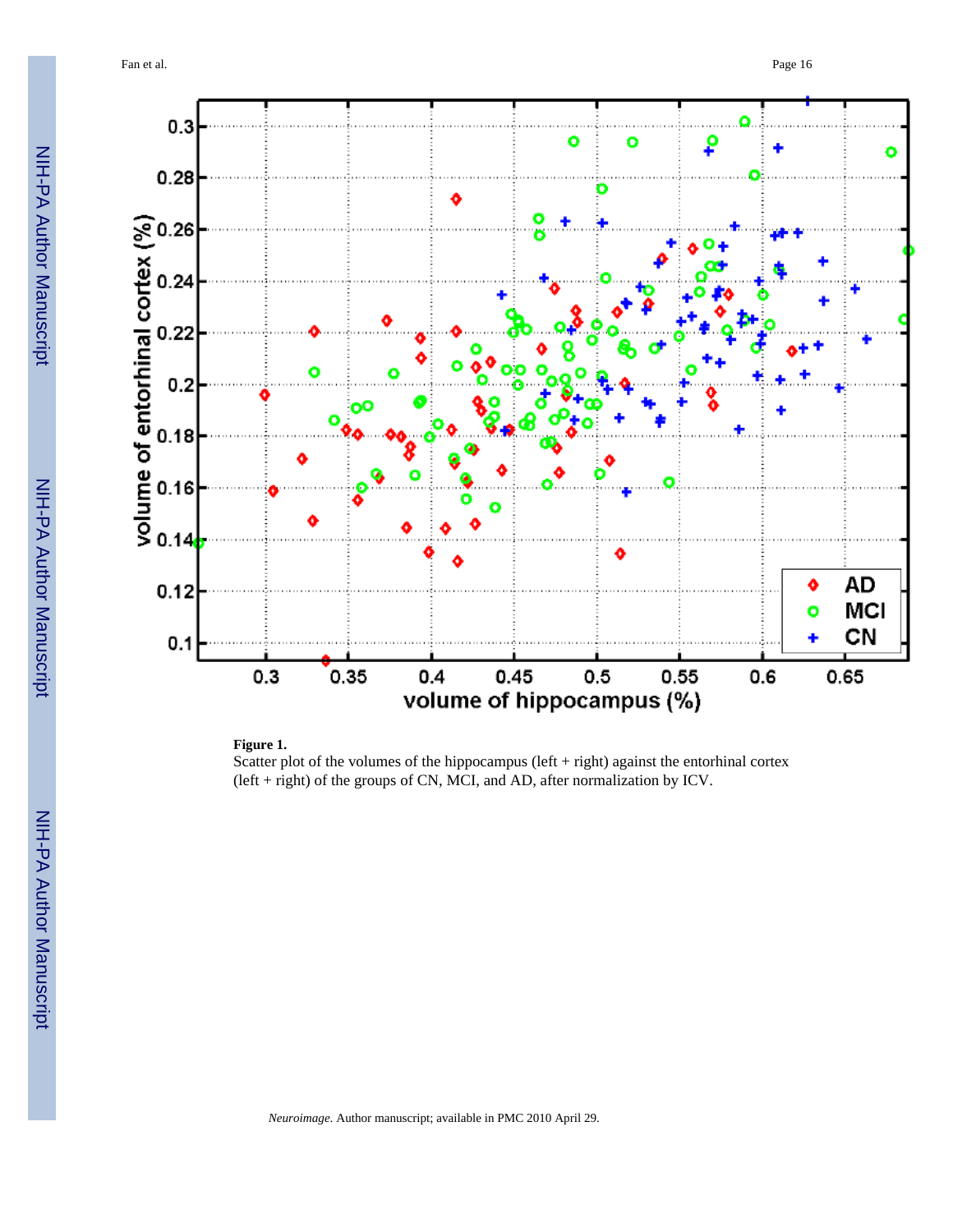

## **Figure 2.**

Voxel-based analysis of group difference between CN and AD. From left to right, group comparison results on GM, WM, and CSF are shown. (GM, WM: CN>AD, CSF: AD>CN, p<0.05, corrected). The color-maps indicate the scale for the t-statistic. Images are displayed in radiological convention.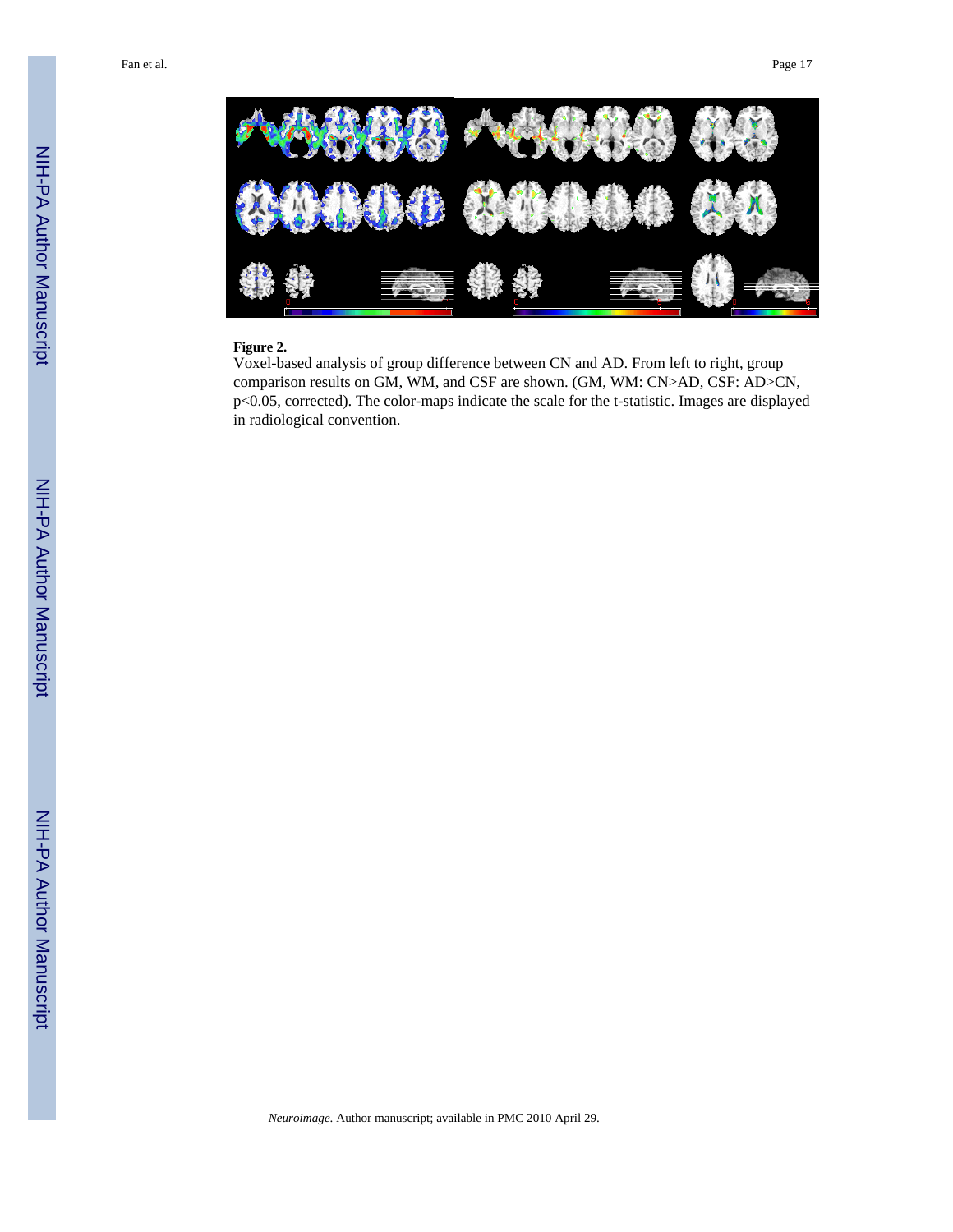

#### **Figure 3.**

Voxel-based analysis of group difference between CN and MCI. From left to right, group comparison results on GM, WM, and CSF are shown. (GM: CN>MCI, p<0.05, FDRcorrected; CSF: MCI>CN, p<0.05, FDR-corrected; WM:CN>MCI, p<0.001, uncorrected). The color-maps indicate the scale for the t-statistic. Images are displayed in radiological convention.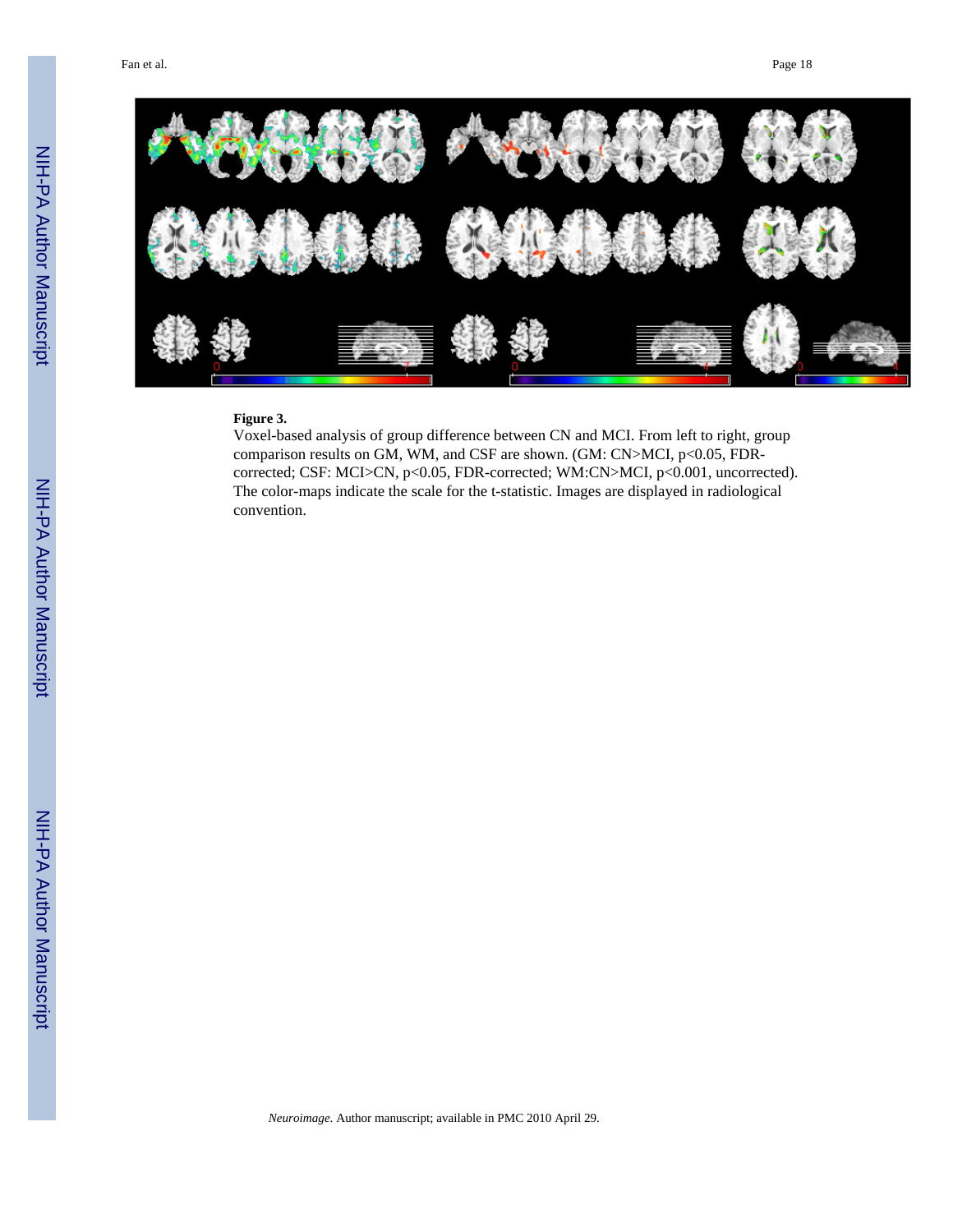

#### **Figure 4.**

Voxel-based analysis of group difference between MCI and AD. Left column shows GM comparisons, and middle column shows WM comparisons, without correction of multiple comparisons (MCI>AD, p<0.001, uncorrected). After FDR correction (MCI>AD, p<0.05), significant group differences are found only in GM RAVENS maps, as shown in right column. No significant group difference was found on CSF comparisons. The color-maps indicate the scale for the t-statistic. Images are displayed in radiological convention.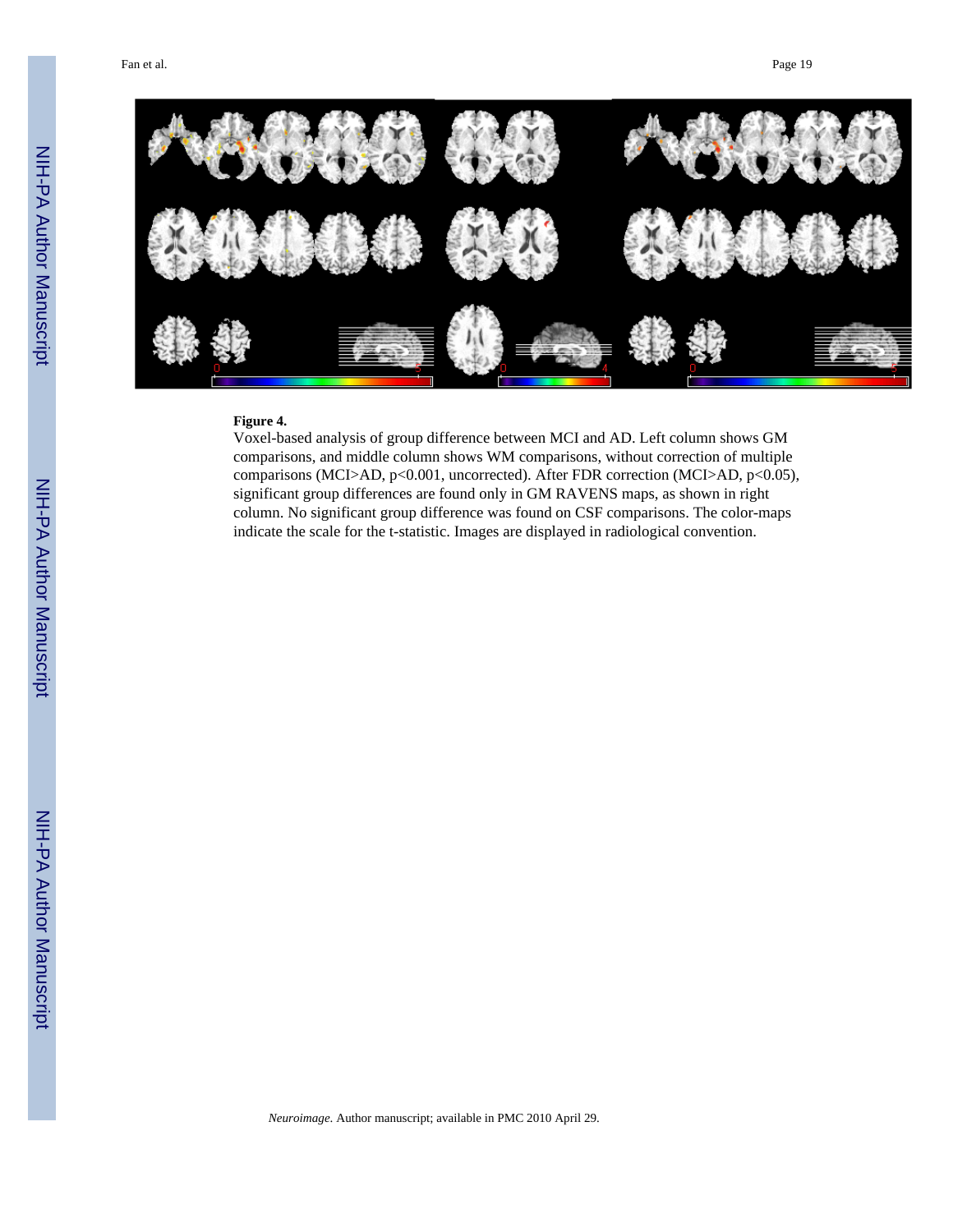



ROC curves showing the overall classification performance in MRI-based classification of AD from CN, MCI from CN, and AD from MCI. Their respective AUCs (area under the ROC curve) are 0.965, 0.846, and 0.759.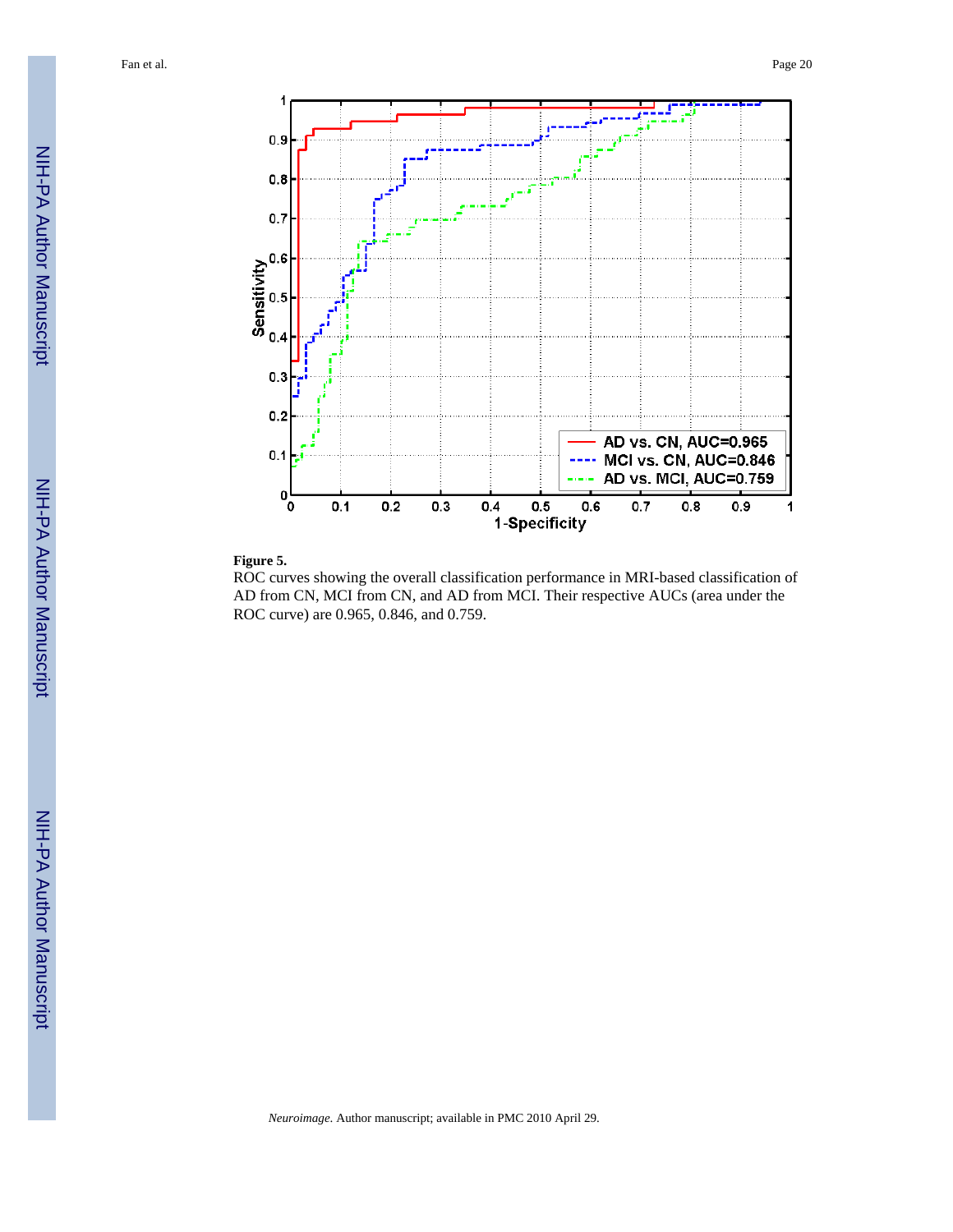

## **Figure 6.**

Histograms of the MRI-based classification scores for MCI subjects obtained via applying the classifiers built on AD and CN participants. 57 out of 88 MCI subjects display positive scores, i.e. their MRI scans indicate that they possess the structural pattern characteristic of AD.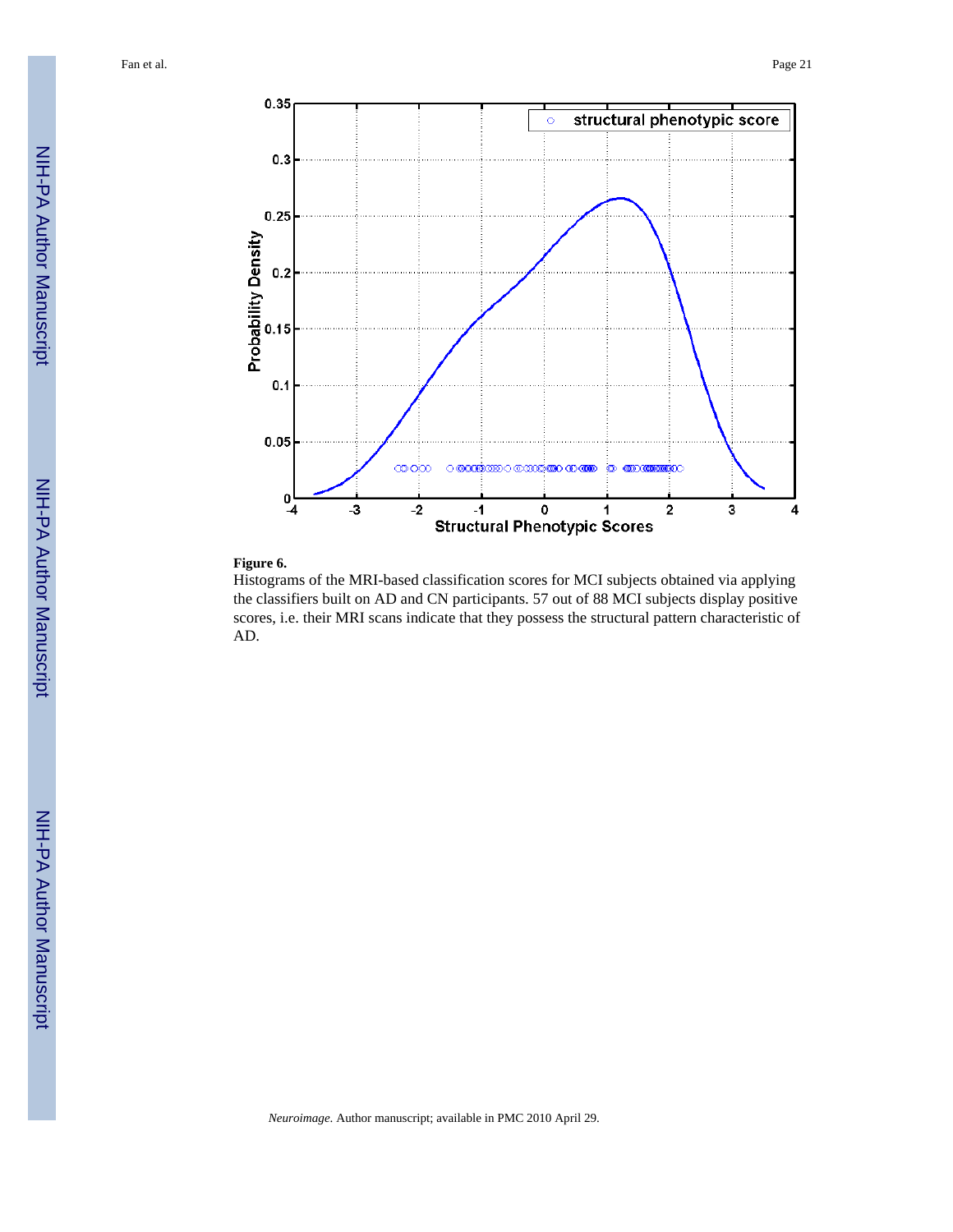

## **Figure 7.**

Voxel-based analysis of group differences between MCI\_CN and MCI\_AD. From left to right, group comparison results on GM, WM, and CSF are shown. (GM, WM:  $MCI_{\text{C}N} > MCI_{\text{AD}}$ , CSF:  $MCI_{\text{AD}} > MCI_{\text{C}N}$ , p<0.05, corrected). The color-maps indicate the scale for the t-statistic. Images are displayed in radiological convention.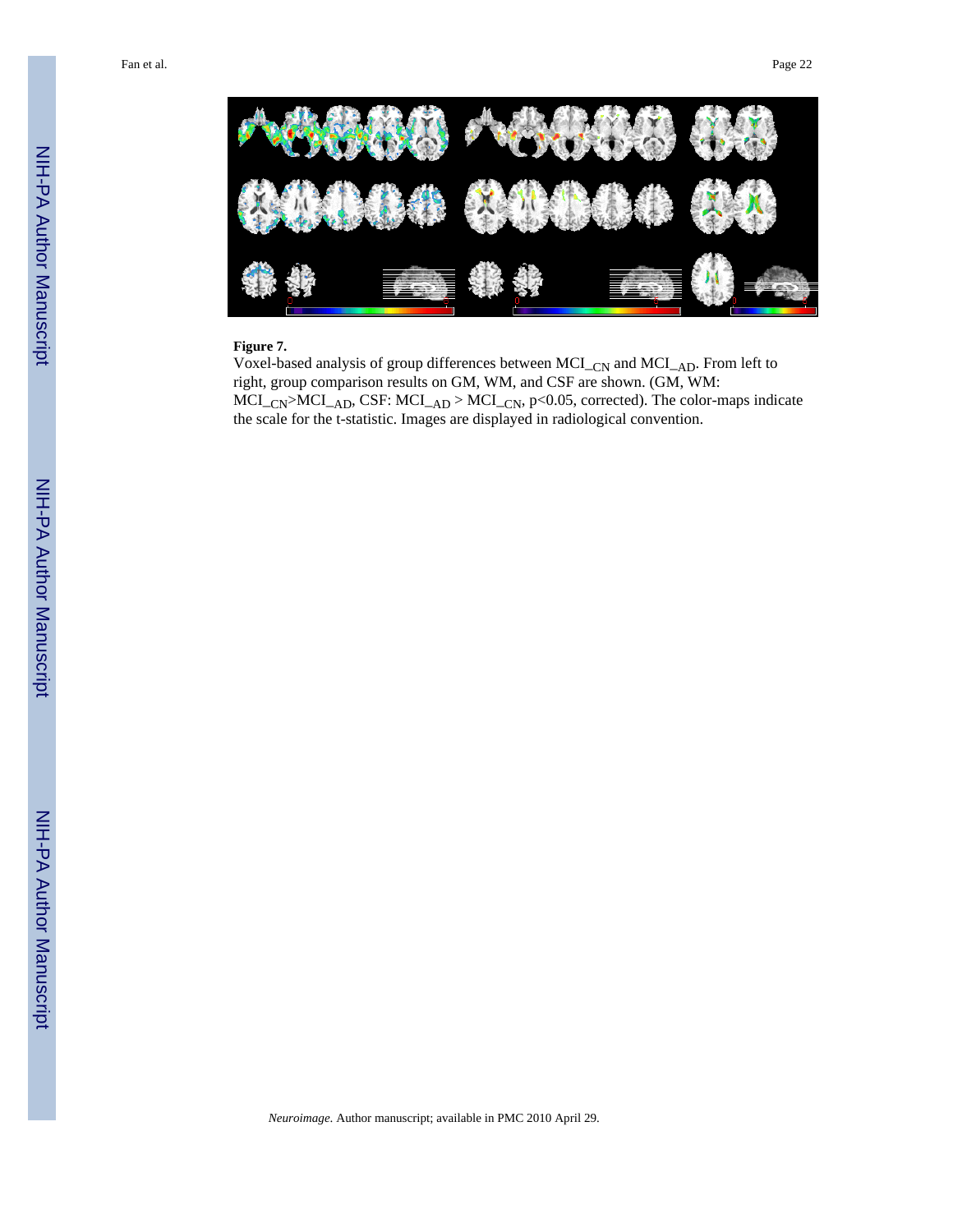

## **Figure 8.**

Voxel-based analysis of group difference between CN and MCI\_ AD. From left to right, group comparison results on GM, WM, and CSF are shown. (GM, WM: CN>MCI\_AD, CSF: MCI\_AD>CN, p<0.05, corrected). The color-maps indicate the scale for the t-statistic. Images are displayed in radiological convention.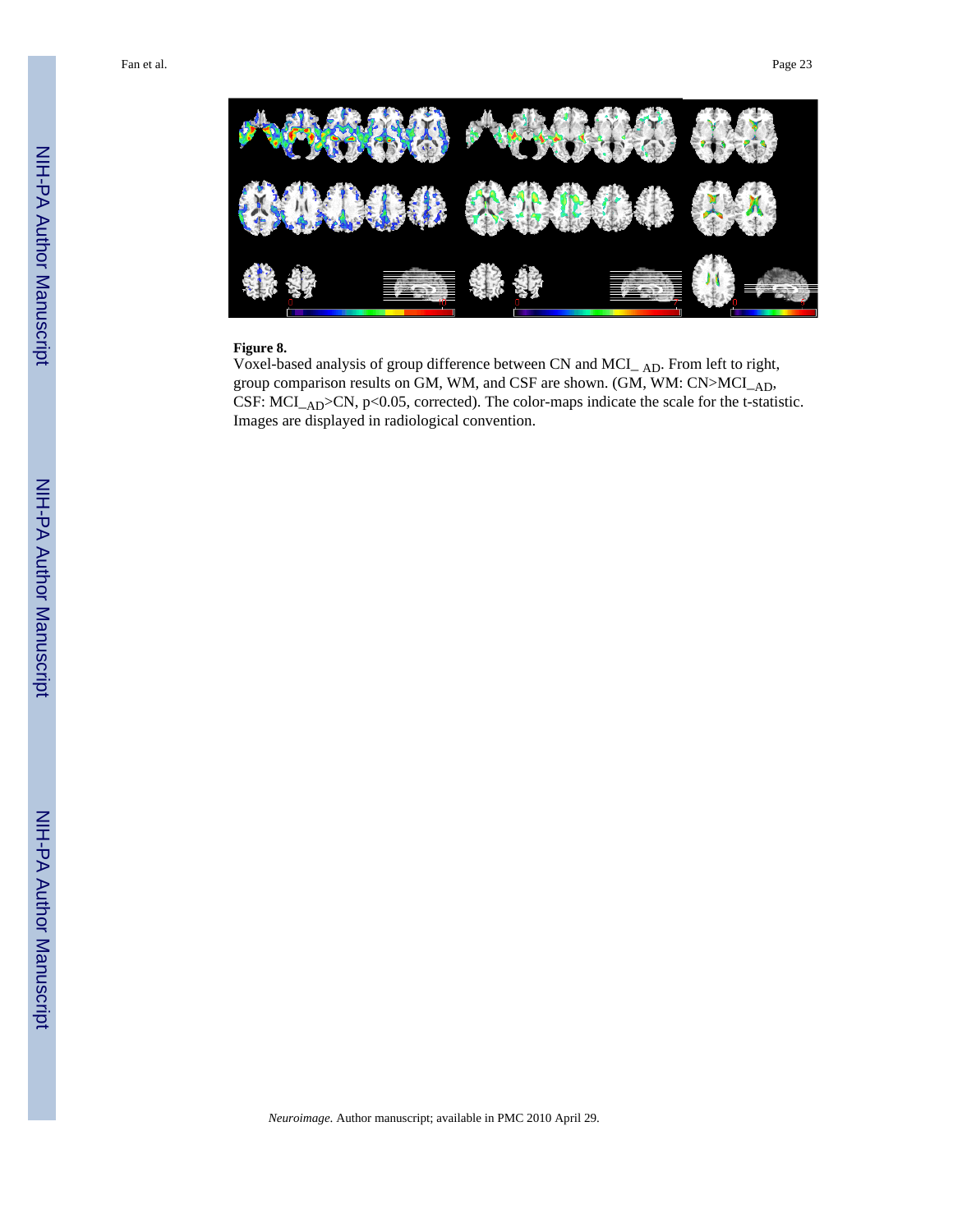

## **Figure 9.**

Voxel-based analysis of group difference between MCI\_CN and AD. From left to right, group comparison results on GM, WM, and CSF are shown. (GM, WM: MCI\_CN >AD, CSF: AD> MCI\_<sub>CN</sub>, p<0.05, corrected). The color-maps indicate the scale for the t-statistic. Images are displayed in radiological convention.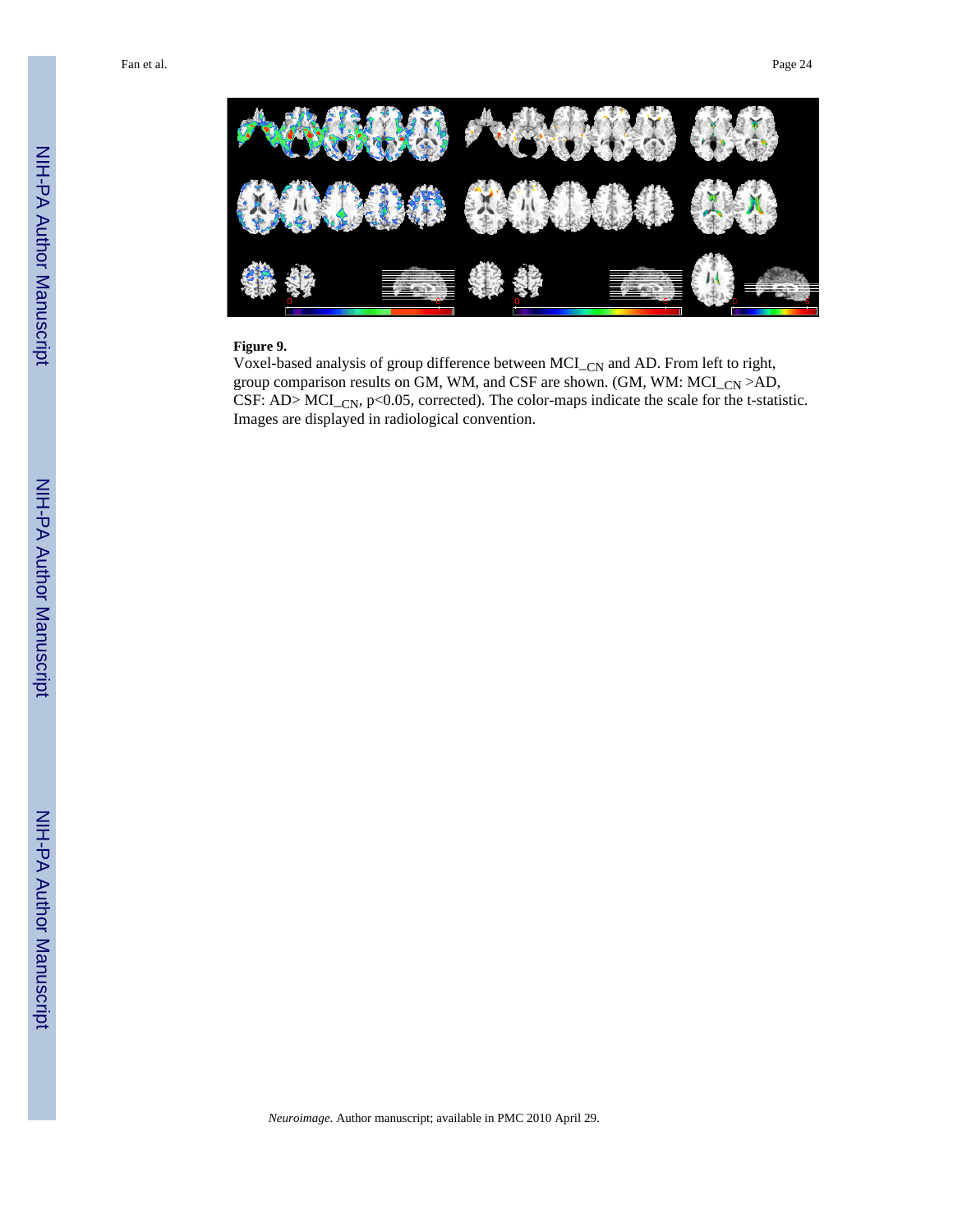Fan et al. Page 25



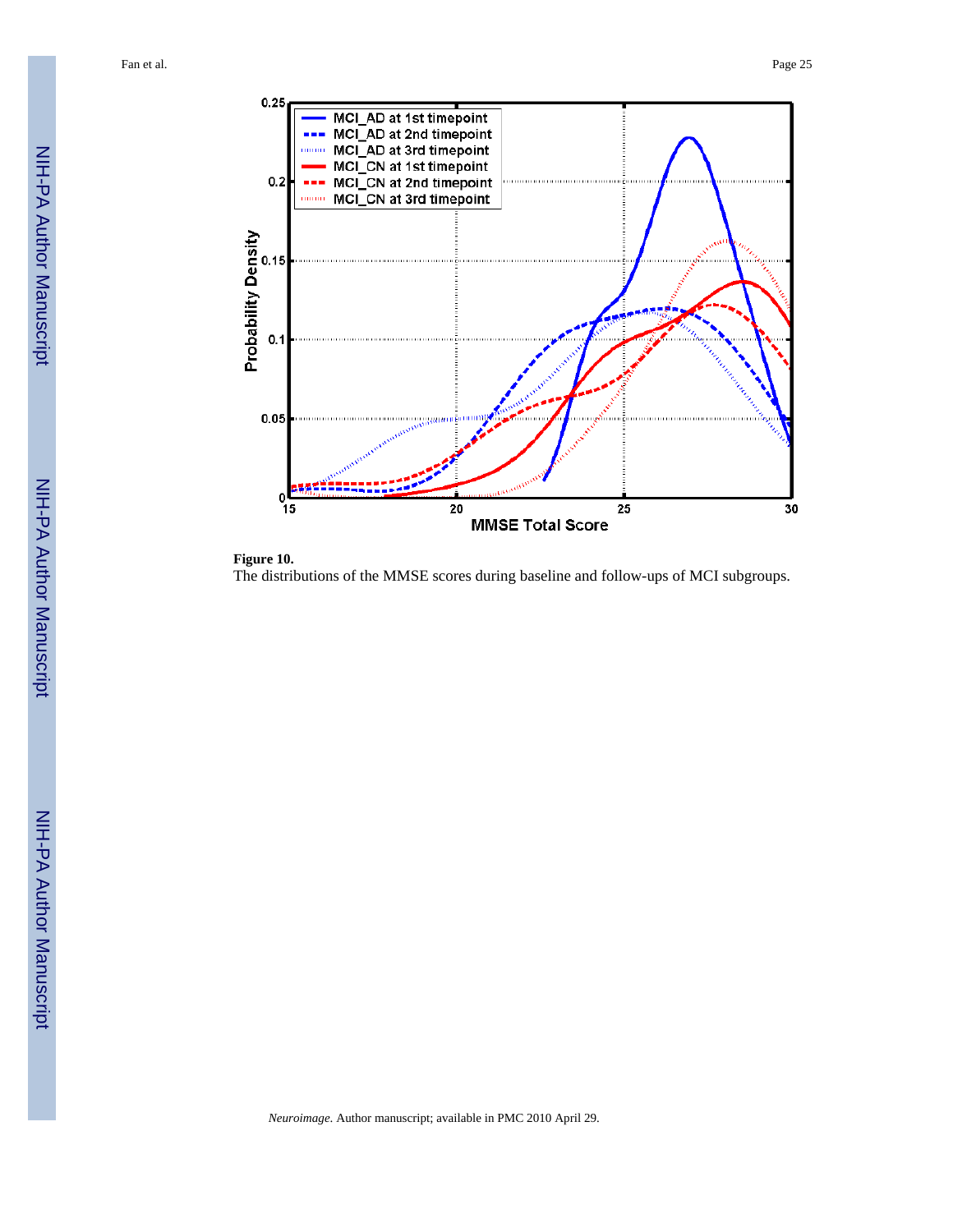



Regression plot of the rates of MMSE change and the SPS scores at baseline.